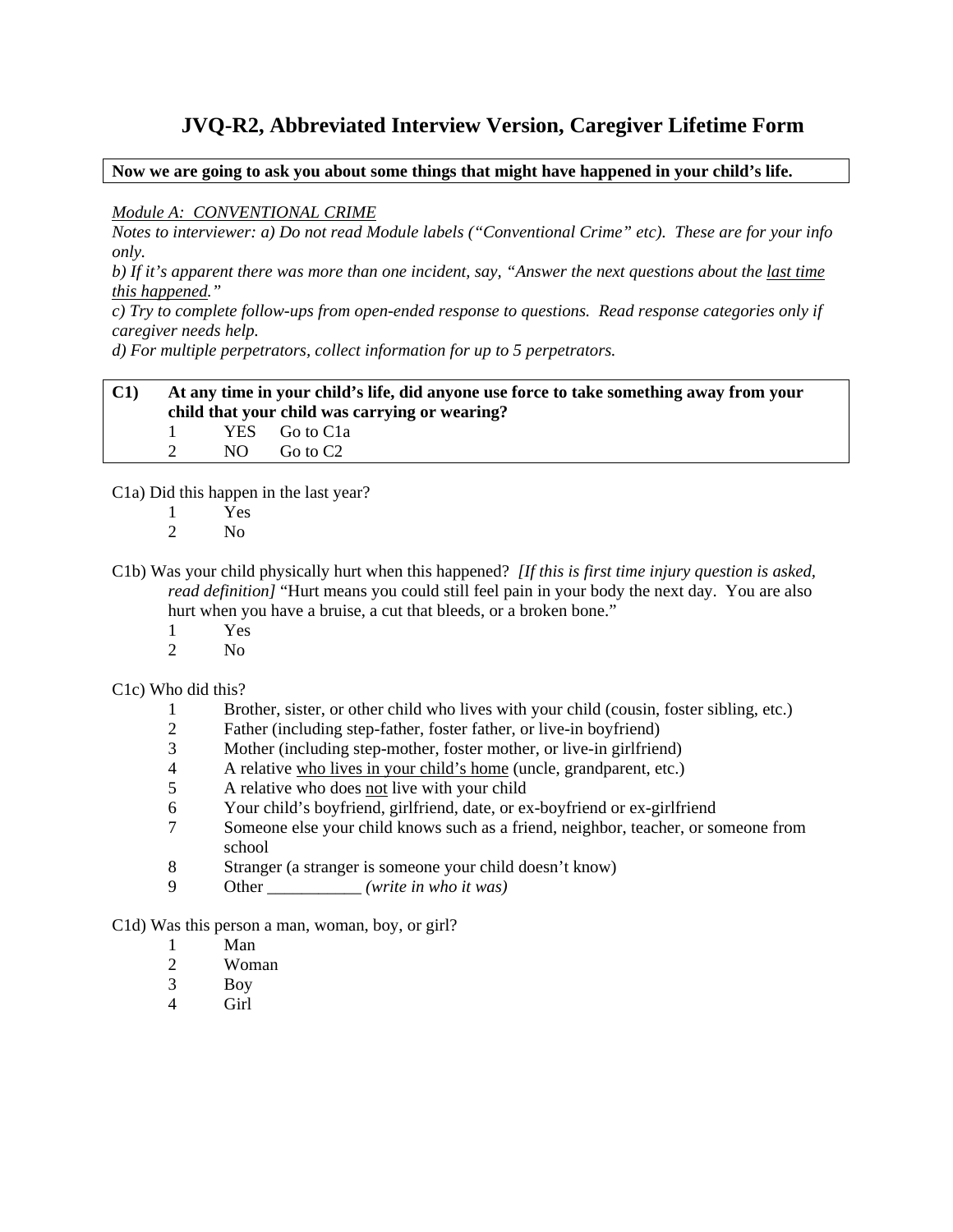| C <sub>2</sub> | At any time in your child's life, did anyone steal something from your child and never give<br>it back? Things like a backpack, money, watch, clothing, bike, stereo, or anything else? |       |               |  |  |  |
|----------------|-----------------------------------------------------------------------------------------------------------------------------------------------------------------------------------------|-------|---------------|--|--|--|
|                |                                                                                                                                                                                         |       | YES Go to Cla |  |  |  |
|                |                                                                                                                                                                                         | NO 11 | Go to C2      |  |  |  |

C2a) Did this happen in the last year?

- 1 Yes
- 2 No
- C2b) Was your child physically hurt when this happened? *[If this is first time injury question is asked, read definition]* "Hurt means you could still feel pain in your body the next day. You are also hurt when you have a bruise, a cut that bleeds, or a broken bone."
	- 1 Yes
	- 2 No

C2c) Who did this?

- 1 Brother, sister, or other child who lives with your child (cousin, foster sibling, etc.)
- 2 Father (including step-father, foster father, or live-in boyfriend)<br>3 Mother (including step-mother, foster mother, or live-in girlfrien
- 3 Mother (including step-mother, foster mother, or live-in girlfriend)
- 4 A relative who lives in your child's home (uncle, grandparent, etc.)
- 5 A relative who does not live with your child
- 6 Your child's boyfriend, girlfriend, date, or ex-boyfriend or ex-girlfriend
- 7 Someone else your child knows such as a friend, neighbor, teacher, or someone from school
- 8 Stranger (a stranger is someone your child doesn't know)<br>9 Other (write in who it was)
- Other *(write in who it was)*

C2d) Was this person a man, woman, boy, or girl?

- 1 Man
- 2 Woman
- 3 Boy
- 4 Girl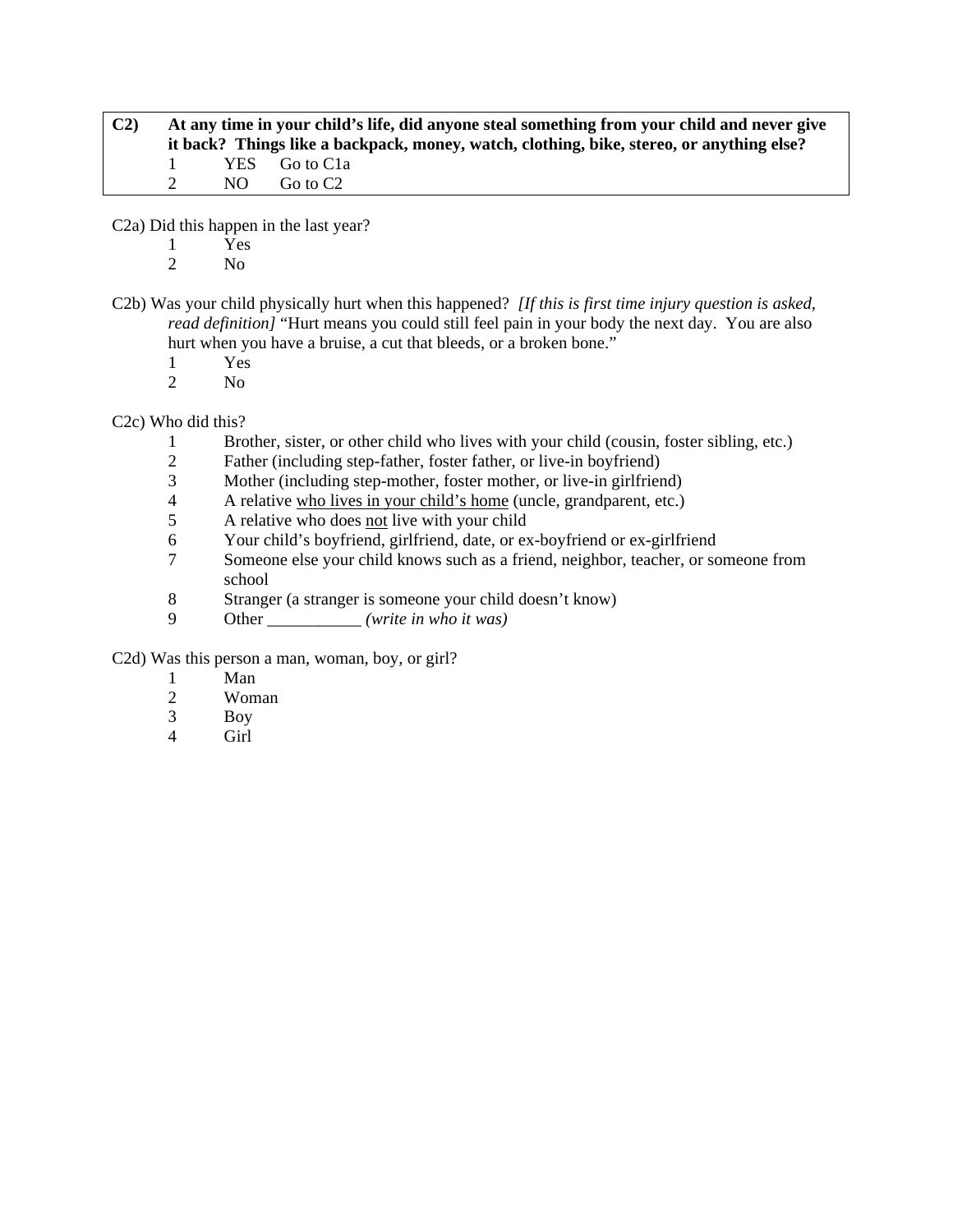**C3) At any time in your child's life, did anyone break or ruin any of your child's things on purpose?**   $YES$  Go to  $C3a$ 

| 1 LA) | - OU IV CJ6 |
|-------|-------------|
| NΟ    | Go to C4    |

C3a) Did this happen in the last year?

- 1 Yes
- 2 No
- C3b) Was your child physically hurt when this happened? *[If this is first time injury question is asked, read definition:]* "Hurt" means you could still feel pain in your body the next day. You are also hurt when you have a bruise, a cut that bleeds, or a broken bone.
	- 1 Yes
	- 2 No

C3c) Who did this?

- 1 Brother, sister, or other child who lives with your child (cousin, foster sibling, etc.)
- 2 Father (including step-father, foster father, or live-in boyfriend)<br>3 Mother (including step-mother, foster mother, or live-in girlfrien
- 3 Mother (including step-mother, foster mother, or live-in girlfriend)
- 4 A relative who lives in your child's home (uncle, grandparent, etc.)
- 5 A relative who does not live with your child
- 6 Your child's boyfriend, girlfriend, date, or ex-boyfriend or ex-girlfriend
- 7 Someone else your child knows such as a friend, neighbor, teacher, or someone from school
- 8 Stranger (a stranger is someone your child doesn't know)<br>9 Other (write in who it was)
- Other *(write in who it was)*

C3d) Was this person a man, woman, boy, or girl?

- 1 Man
- 2 Woman
- 3 Boy
- 4 Girl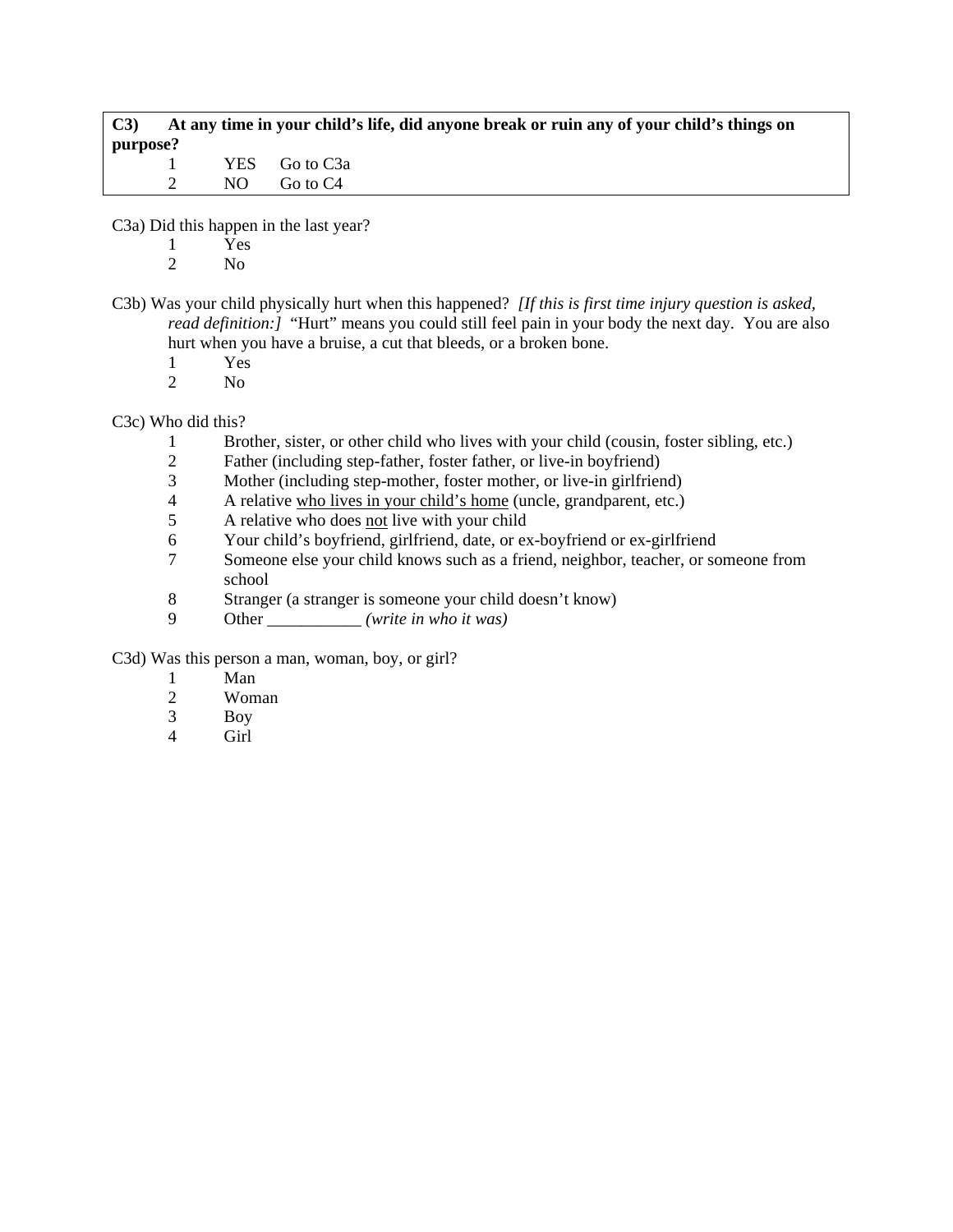**C4) Sometimes people are attacked with sticks, rocks, guns, knives, or other things that would hurt. At any time in your child's life, did anyone hit or attack your child on purpose with an object or weapon? Somewhere like: at home, at school, at a store, in a car, on the street, or anywhere else?** 

1 YES Go to C4a 2 NO Go to C5

C4a) Did this happen in the last year?

- $\frac{1}{2}$  Yes
	- $N<sub>0</sub>$
- C4b) Was your child physically hurt when this happened? *[If this is first time injury question is asked, read definition:]* "Hurt" means you could still feel pain in your body the next day, you had a bruise, you had a cut that bled, or anything more serious like a broken bone.
	- 1 Yes
	- 2 No

C4c) Who did this?

- 1 Brother, sister, or other child who lives with your child (cousin, foster sibling, etc.)
- 2 Father (including step-father, foster father, or live-in boyfriend)
- 3 Mother (including step-mother, foster mother, or live-in girlfriend)
- 4 A relative who lives in your child's home (uncle, grandparent, etc.)
- 5 A relative who does not live with your child
- 6 Your child's boyfriend, girlfriend, date, or ex-boyfriend or ex-girlfriend
- 7 Someone else your child knows such as a friend, neighbor, teacher, or someone from school
- 8 Stranger (a stranger is someone your child doesn't know)
- 9 Other \_\_\_\_\_\_\_\_\_\_\_ *(write in who it was)*

C4d) Was this person a man, woman, boy, or girl?

- 1 Man
- 2 Woman
- 3 Boy
- 4 Girl

C4e) Did the person who did this use any of these?

- 1 Gun
- 2 Knife<br>3 Stick,
- Stick, rock, bottle, pipe, or tool such as a hammer or wrench
- 4 Other (Specify  $\qquad \qquad$ )
- 5 No weapon used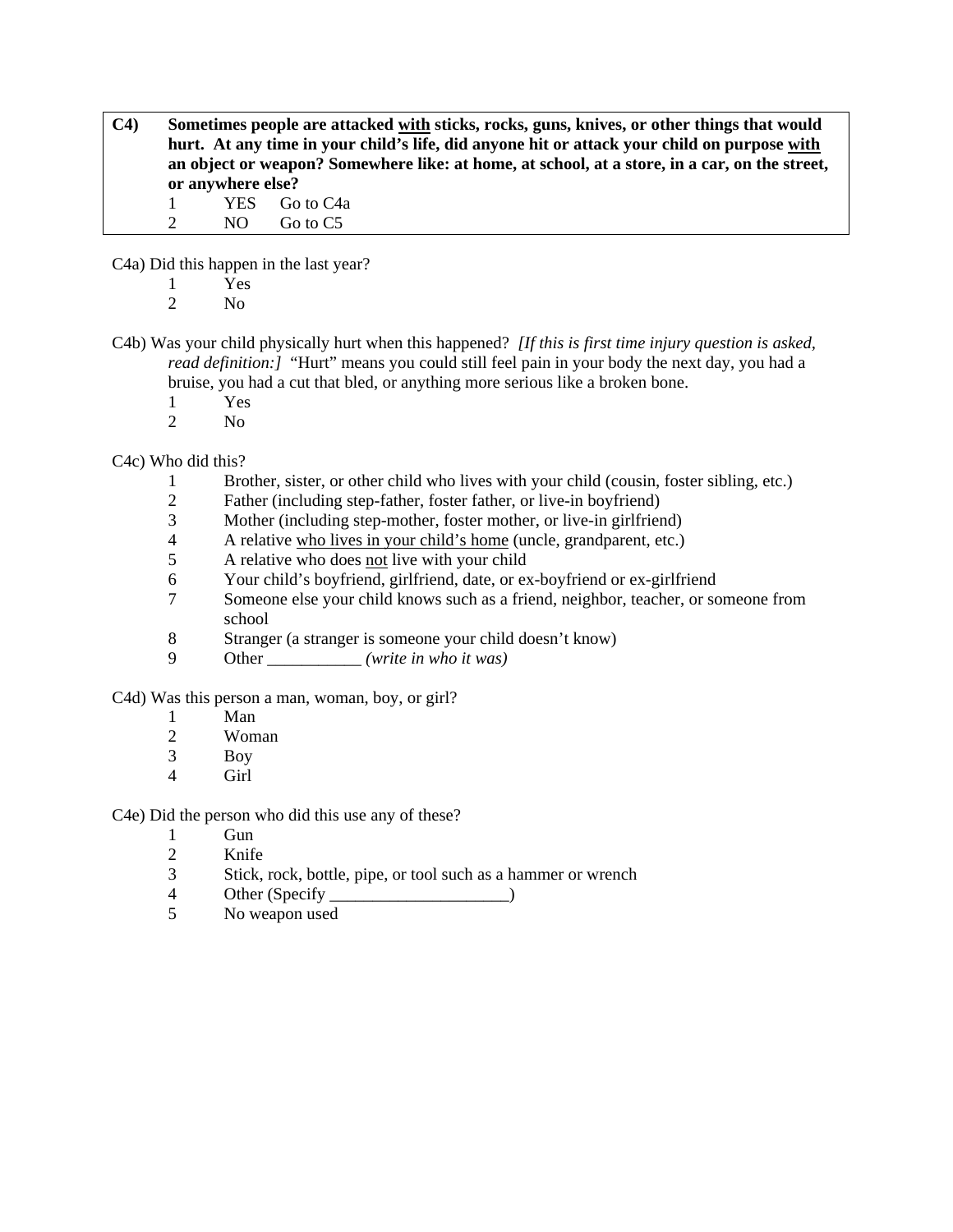| $\mathbf{C5}$ | At any time in your child's life, did anyone hit or attack your child without using an object |            |               |  |  |  |
|---------------|-----------------------------------------------------------------------------------------------|------------|---------------|--|--|--|
|               |                                                                                               | or weapon? |               |  |  |  |
|               |                                                                                               |            | YES Go to C5a |  |  |  |
|               |                                                                                               | NO.        | Go to C6      |  |  |  |

C5a) Did this happen in the last year?

- 1 Yes
- 2 No
- C5b) Was your child physically hurt when this happened? *[If this is first time injury question is asked, read definition:]* "Hurt" means you could still feel pain in your body the next day. You are also hurt when you have a bruise, a cut that bleeds, or a broken bone.
	- 1 Yes
	- 2 No

C5c) Who did this?

- 1 Brother, sister, or other child who lives with your child (cousin, foster sibling, etc.)
- 2 Father (including step-father, foster father, or live-in boyfriend)<br>3 Mother (including step-mother, foster mother, or live-in girlfrien
- 3 Mother (including step-mother, foster mother, or live-in girlfriend)
- 4 A relative who lives in your child's home (uncle, grandparent, etc.)
- 5 A relative who does not live with your child
- 6 Your child's boyfriend, girlfriend, date, or ex-boyfriend or ex-girlfriend
- 7 Someone else your child knows such as a friend, neighbor, teacher, or someone from school
- 8 Stranger (a stranger is someone your child doesn't know)<br>9 Other (write in who it was)
- Other *(write in who it was)*
- C5d) Was this person a man, woman, boy, or girl?
	- 1 Man
	- 2 Woman
	- 3 Boy
	- 4 Girl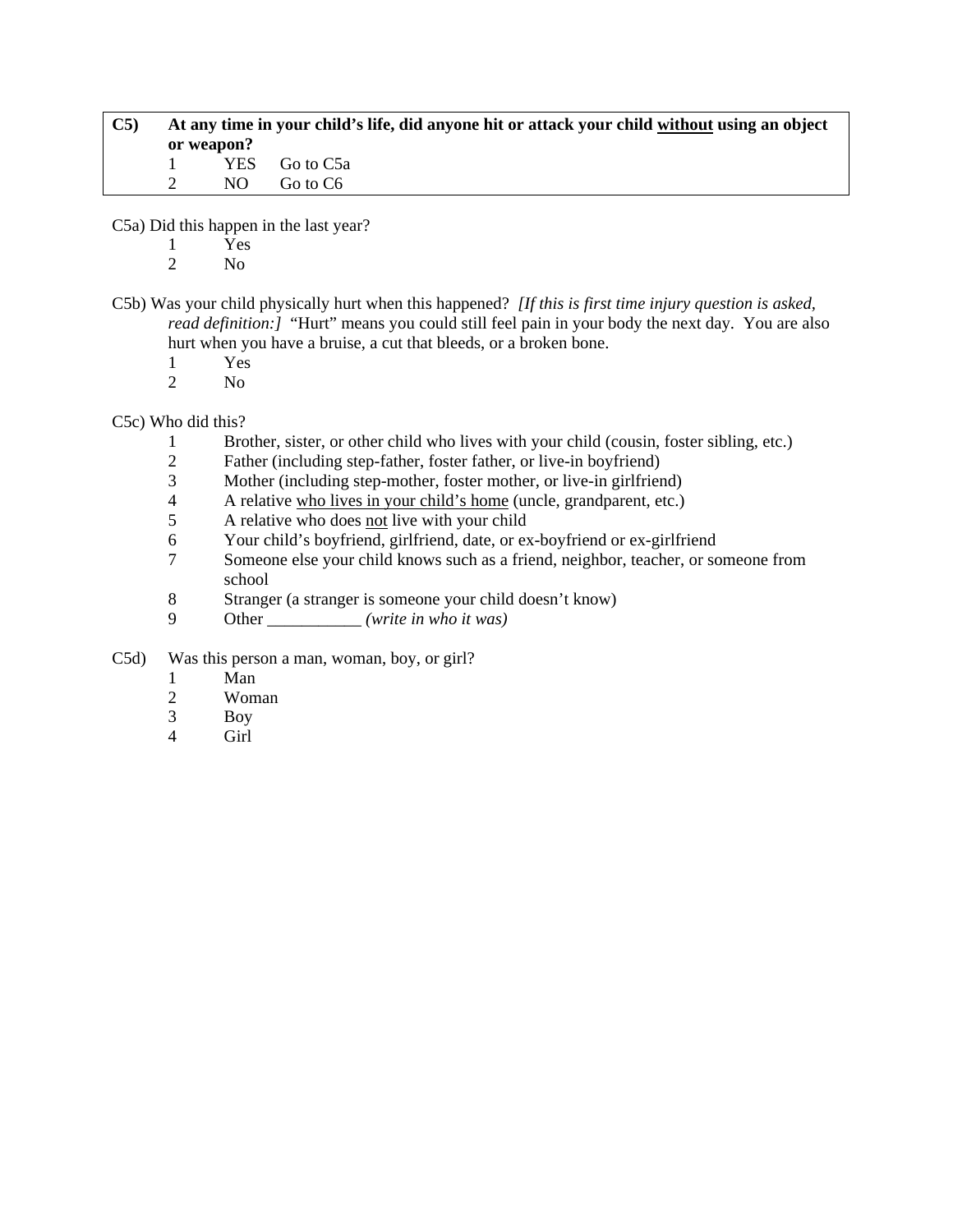| C <sub>6</sub> | At any time in your child's life, did someone start to attack your child, but for some reason,<br>it didn't happen? For example, someone helped your child or your child got away? |     |               |  |  |  |
|----------------|------------------------------------------------------------------------------------------------------------------------------------------------------------------------------------|-----|---------------|--|--|--|
|                |                                                                                                                                                                                    |     | YES Go to C6a |  |  |  |
|                |                                                                                                                                                                                    | NO. | Go to C7      |  |  |  |

- C6a) Did this happen in the last year?
	- 1 Yes
	- 2 No
- C6b) Was your child physically hurt when this happened? *[If this is first time injury question is asked, read definition:]* "Hurt" means you could still feel pain in your body the next day. You are also hurt when you have a bruise, a cut that bleeds, or a broken bone.
	- 1 Yes
	- 2 No

C6c) Who did this?

- 1 Brother, sister, or other child who lives with your child (cousin, foster sibling, etc.)
- 2 Father (including step-father, foster father, or live-in boyfriend)<br>3 Mother (including step-mother, foster mother, or live-in girlfrien
- 3 Mother (including step-mother, foster mother, or live-in girlfriend)
- 4 A relative who lives in your child's home (uncle, grandparent, etc.)
- 5 A relative who does not live with your child
- 6 Your child's boyfriend, girlfriend, date, or ex-boyfriend or ex-girlfriend
- 7 Someone else your child knows such as a friend, neighbor, teacher, or someone from school
- 8 Stranger (a stranger is someone your child doesn't know)<br>9 Other (write in who it was)
- Other *(write in who it was)*

C6d) Was this person a man, woman, boy, or girl?

- 1 Man
- 2 Woman
- 3 Boy
- 4 Girl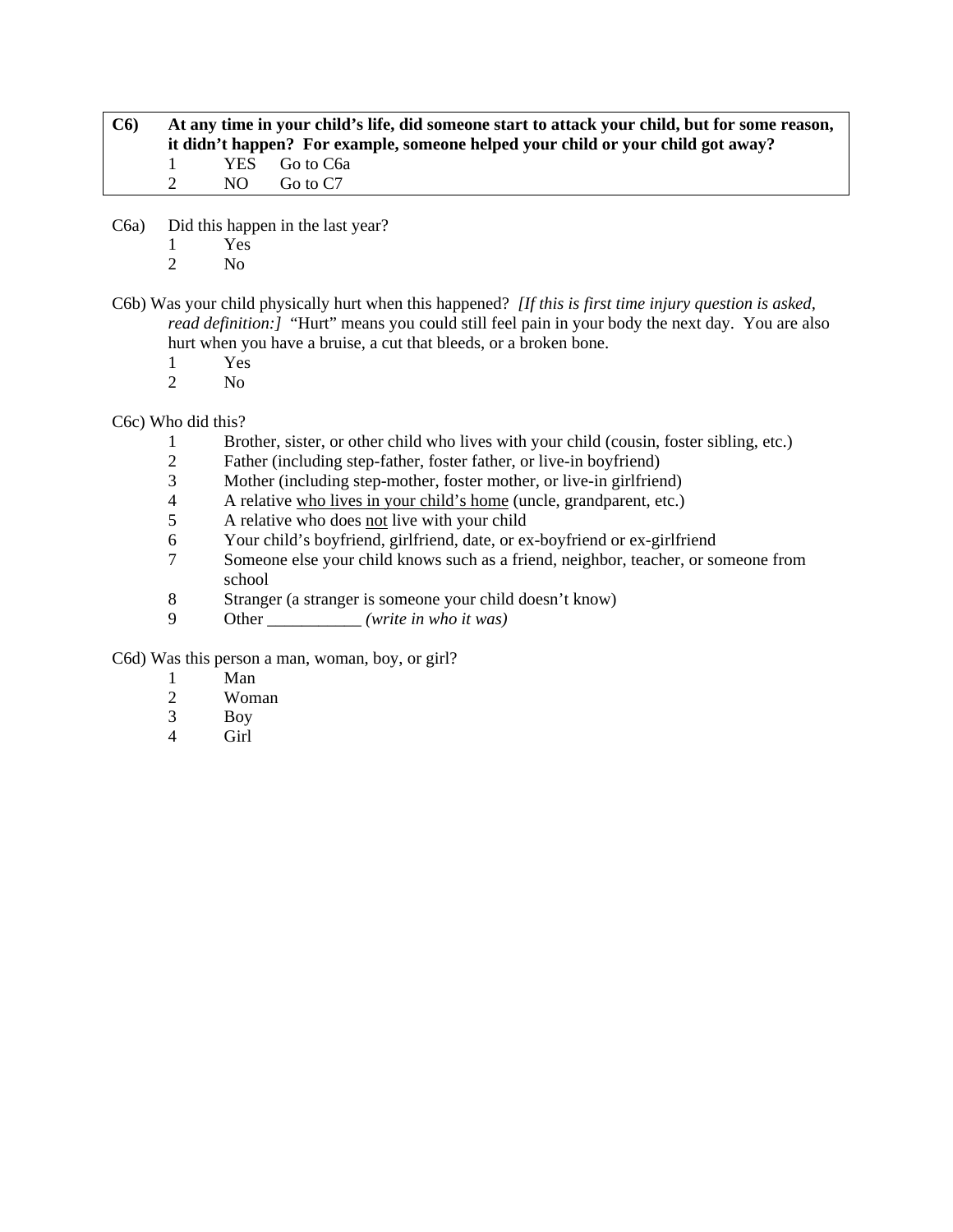| C7 | At any time in your child's life, did someone threaten to hurt your child when your child<br>thought they might really do it? |      |                           |  |  |
|----|-------------------------------------------------------------------------------------------------------------------------------|------|---------------------------|--|--|
|    |                                                                                                                               | NO - | YES Go to C7a<br>Go to C8 |  |  |

- C7a) Did this happen in the last year?
	- 1 Yes
	- 2 No
- C7b) Were you physically hurt when this happened? *[If this is first time injury question is asked, read definition:* [ "Hurt" means you could still feel pain in your body the next day. You are also hurt when you have a bruise, a cut that bleeds, or a broken bone.
	- 1 Yes
	- 2 No

C7c) Who did this?

- 1 Brother, sister, or other child who lives with your child (cousin, foster sibling, etc.)
- 2 Father (including step-father, foster father, or live-in boyfriend)<br>3 Mother (including step-mother, foster mother, or live-in girlfrien
- 3 Mother (including step-mother, foster mother, or live-in girlfriend)<br>4 A relative who lives in your child's home (uncle, grandparent, etc.)
- 4 A relative who lives in your child's home (uncle, grandparent, etc.)
- 5 A relative who does not live with your child
- 6 Your child's boyfriend, girlfriend, date, or ex-boyfriend or ex-girlfriend
- 7 Someone else your child knows such as a friend, neighbor, teacher, or someone from school
- 8 Stranger (a stranger is someone your child doesn't know)<br>9 Other (write in who it was)
- Other *(write in who it was)*
- C7d) Was this person a man, woman, boy, or girl?
	- 1 Man
	- 2 Woman
	- 3 Boy
	- 4 Girl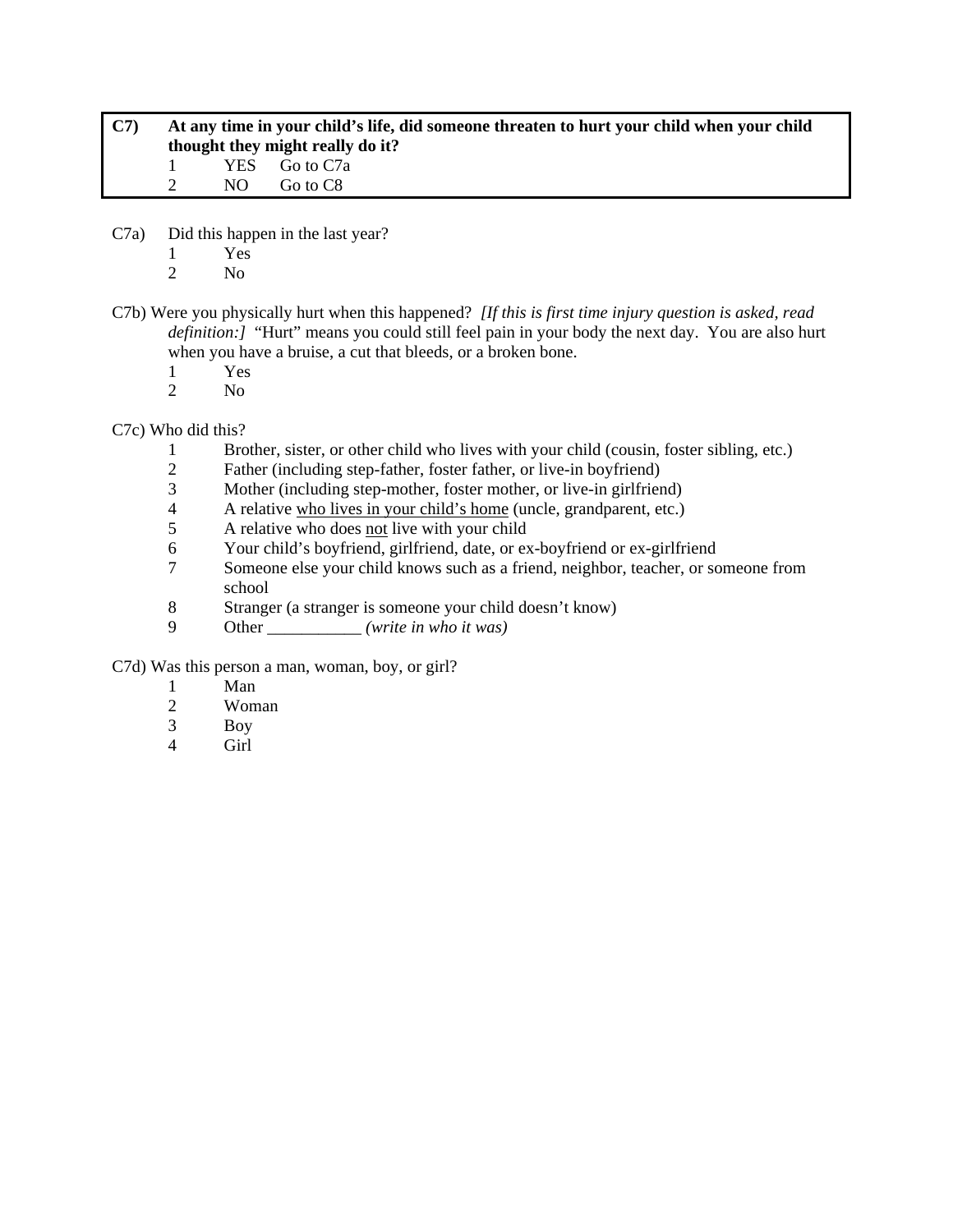| <b>C8</b> ) | At any time in your child's life, did anyone try to kidnap your child? |  |                 |  |  |  |
|-------------|------------------------------------------------------------------------|--|-----------------|--|--|--|
|             |                                                                        |  | 1 YES Go to C8a |  |  |  |
|             |                                                                        |  | NO GotoC9       |  |  |  |

C8a)Did this happen in the last year?

- 1 Yes
- 2 No
- C8b) Was your child physically hurt when this happened? *[If this is first time injury question is asked, read definition:]* "Hurt" means you could still feel pain the next day, you had a bruise, a cut that bled, or anything more serious like a broken bone.
	- 1 Yes
	- 2 No

### C8c) Who did this?

- 1 Brother, sister, or other child who lives with your child (cousin, foster sibling, etc.)
- 2 Father (including step-father, foster father, or live-in boyfriend)
- 3 Mother (including step-mother, foster mother, or live-in girlfriend)<br>4 A relative who lives in your child's home (uncle, grandparent, etc.)
- 4 A relative who lives in your child's home (uncle, grandparent, etc.)
- 5 A relative who does not live with your child
- 6 Your child's boyfriend, girlfriend, date, or ex-boyfriend or ex-girlfriend
- 7 Someone else your child knows such as a friend, neighbor, teacher, or someone from school
- 8 Stranger (a stranger is someone your child doesn't know)
- 9 Other \_\_\_\_\_\_\_\_\_\_\_ *(write in who it was)*
- C8d) Was this person a man, woman, boy or girl?
	- 1 Man<br>2 Wom
	- Woman
	- 3 Boy
	- 4 Girl

C8e) Were you actually kidnapped or did you get away before it happened?

- 1 Kidnapped
- 2 Got away (*Note to interviewer: This includes with any help*)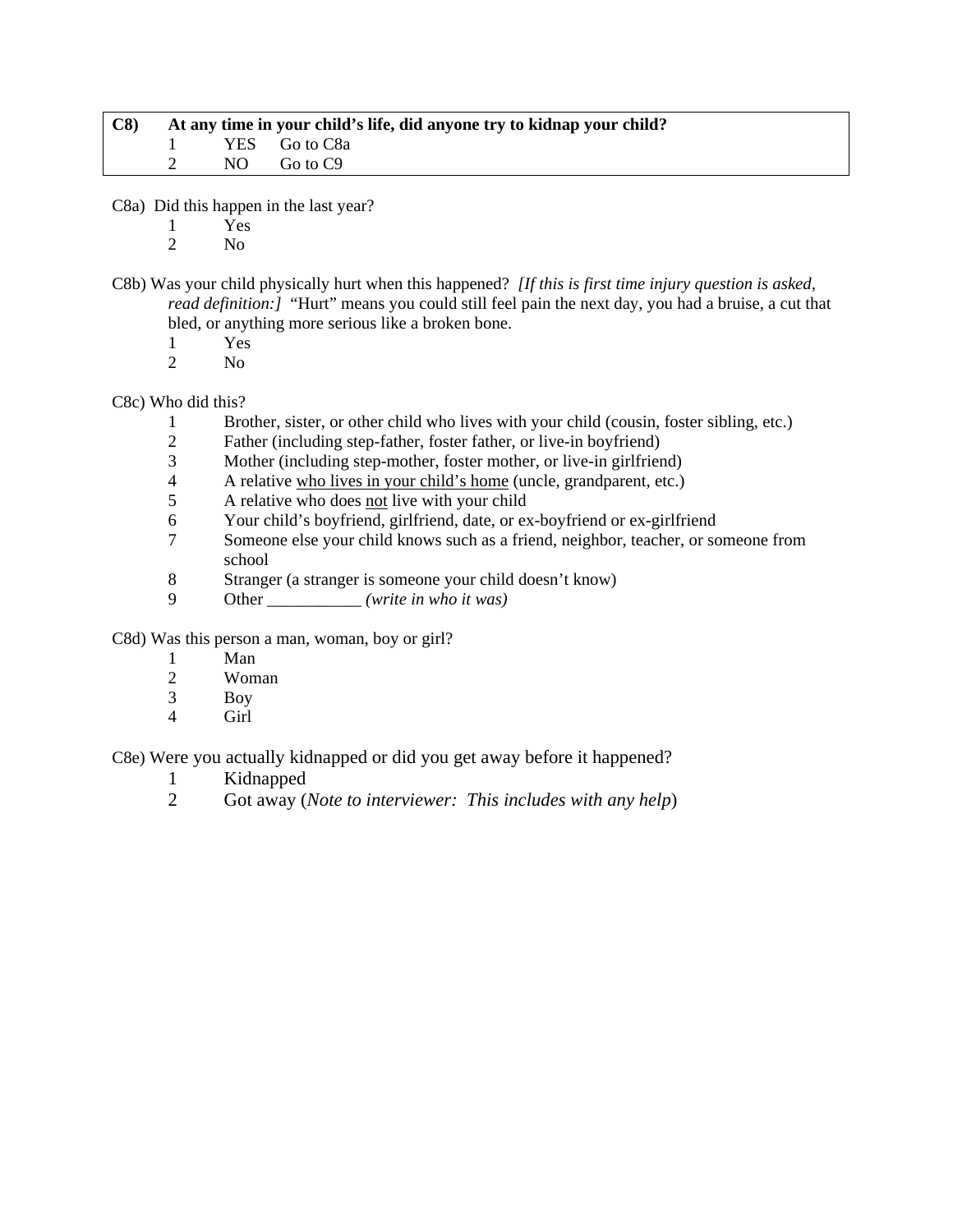**C9) At any time in your child's life, has your child been hit or attacked because of your child's skin color, religion, or where your child's family comes from? Because of a physical problem your child has? Or because someone said your child was gay?**  1 YES Go to C9a 2 NO Go to Module B, M1

C9a) Did this happen in the last year?

- $\frac{1}{2}$  Yes
- N<sub>o</sub>
- C9b) Were you physically hurt when this happened? *[If this is first time injury question is asked, read definition:* [ "Hurt" means you could still feel pain the next day, you had a bruise, a cut that bled, or anything more serious like a broken bone.
	- 1 Yes
	- 2 No

C9c) Who did this?

- 1 Brother, sister, or other child who lives with your child (cousin, foster sibling, etc.)<br>2 Father (including step-father, foster father, or live-in bovfriend)
- Father (including step-father, foster father, or live-in boyfriend)
- 3 Mother (including step-mother, foster mother, or live-in girlfriend)
- 4 A relative who lives in your child's home (uncle, grandparent, etc.)
- 5 A relative who does not live with your child
- 6 Your child's boyfriend, girlfriend, date, or ex-boyfriend or ex-girlfriend
- 7 Someone else your child knows such as a friend, neighbor, teacher, or someone from school
- 8 Stranger (a stranger is someone your child doesn't know)
- 9 Other \_\_\_\_\_\_\_\_\_\_\_ *(write in who it was)*

C9d) Was this person a man, woman, boy or girl?

- 1 Man
- 2 Woman
- 3 Boy
- 4 Girl

C9e) What was the reason? Was it because of:

- 1 Your child's skin color
- 2 Your child's religion
- 3 Where your family comes from
- 4 Because of some physical problem your child has
- 5 Because someone said your child was gay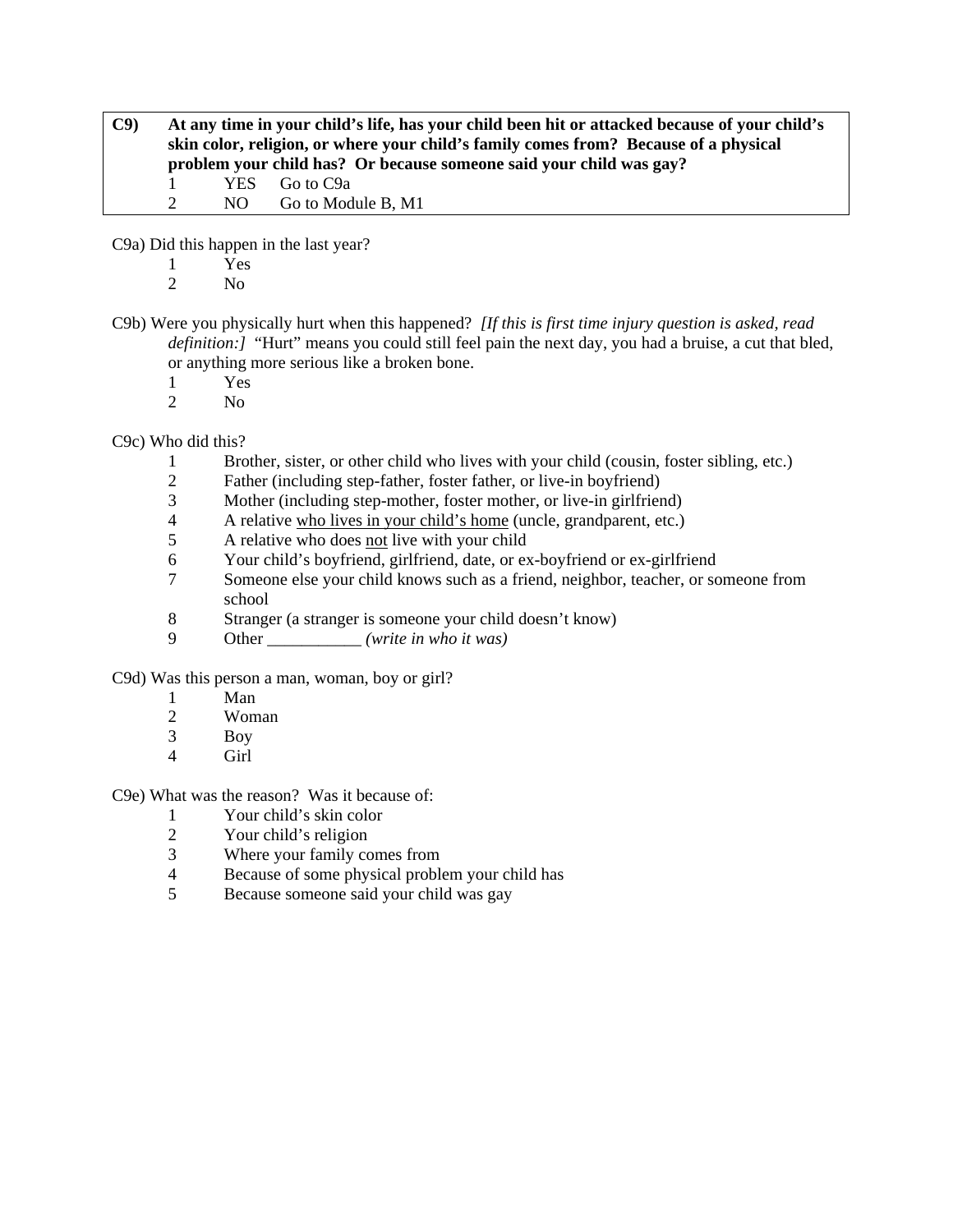### *Module B: CHILD MALTREATMENT*

**Next, we are going to ask about grown-ups who take care of your child. This means parents, babysitters, adults who live with your child, or others who watch your child. Before we begin, I want to remind you that your answers will be kept totally private. If there is a particular question that you don't want to answer, that's O.K. But it is important that you be as honest as you can, so that the researchers can get a better idea of the kinds of things that kids your child's age sometimes face.** 

# **M1) Not including spanking on your child's bottom, at any time in your child's life, did a grownup in your child's life hit, beat, kick, or physically hurt your child in any way?**  1 YES Go to M1a 2 NO Go to M2

M1a) Did this happen in the last year?

- $\frac{1}{2}$  Yes
- N<sub>o</sub>
- M1b) Was your child physically hurt when this happened? *[If this is first time injury question is asked, read definition:]* "Hurt" means you could still feel pain in your body the next day. You are also hurt when you have a bruise, a cut that bleeds, or a broken bone.
	- 1 Yes
	- 2 No

#### M1c) Who did this?

- 1 Father
- 2 Step-father
- 3 Foster father
- 4 Mother
- 5 Step-mother
- 6 Foster mother
- 7 Parent's boyfriend or girlfriend who lives with your child
- 8 Parent's boyfriend or girlfriend who does not live with your child
- 9 Uncle, aunt, grandparent, or other adult relative who lives in your child's home
- 10 Grown-up relative, such as uncle, aunt, grandparent, who does not live with your child
- 11 Grown-up you know but do not live with, such as teacher, coach, neighbor, or babysitter
- 12 Other *(write in who it was, recode if none in caregiving role)*

### M1d) Was this person a man, or a woman?

- 1 Man
- 2 Woman
- 3 Boy
- 4 Girl

#### M1e) Did the person who did this use any of these?

- 1 Gun
- 2 Knife
- 3 Stick, rock, bottle, pipe, or tool such as a hammer or wrench
- 4 Other (Specify )
- 5 No weapon used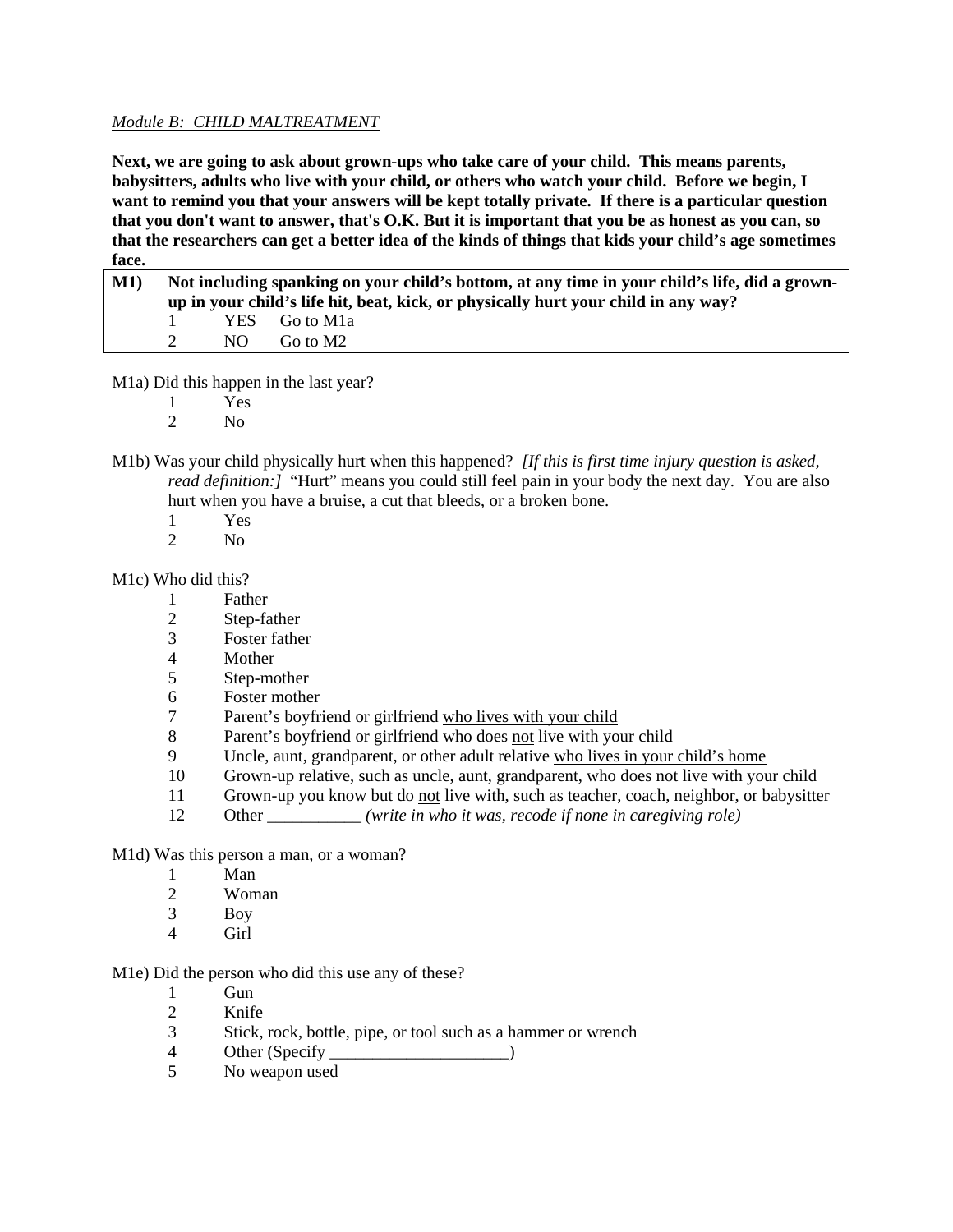**M2) At any time in your child's life, did your child get scared or feel really bad because grownups in your child's life called your child names, said mean things to your child, or said they didn't want your child?**

|    | YES Go to M2a |
|----|---------------|
| NО | Go to M3      |

M2a) Did this happen in the last year?

- $\frac{1}{2}$  Yes
	- N<sub>o</sub>

M2b) Who did this?

- 1 Father
- 2 Step-father
- 3 Foster father
- **Mother**
- 5 Step-mother
- 6 Foster mother<br>7 Parent's boyfri
- Parent's boyfriend or girlfriend who lives with your child
- 8 Parent's boyfriend or girlfriend who does not live with your child
- 9 Uncle, aunt, grandparent, or other adult relative who lives in your child's home
- 10 Grown-up relative, such as uncle, aunt, grandparent, who does not live with your child
- 11 Grown-up you know but do not live with, such as teacher, coach, neighbor, or babysitter
- 12 Other \_\_\_\_\_\_\_\_\_\_\_ *(write in who it was, recode if none in caregiving role)*

M2c) Was this person a man, or a woman?

- 1 Man
- 2 Woman
- 3 Boy
- 4 Girl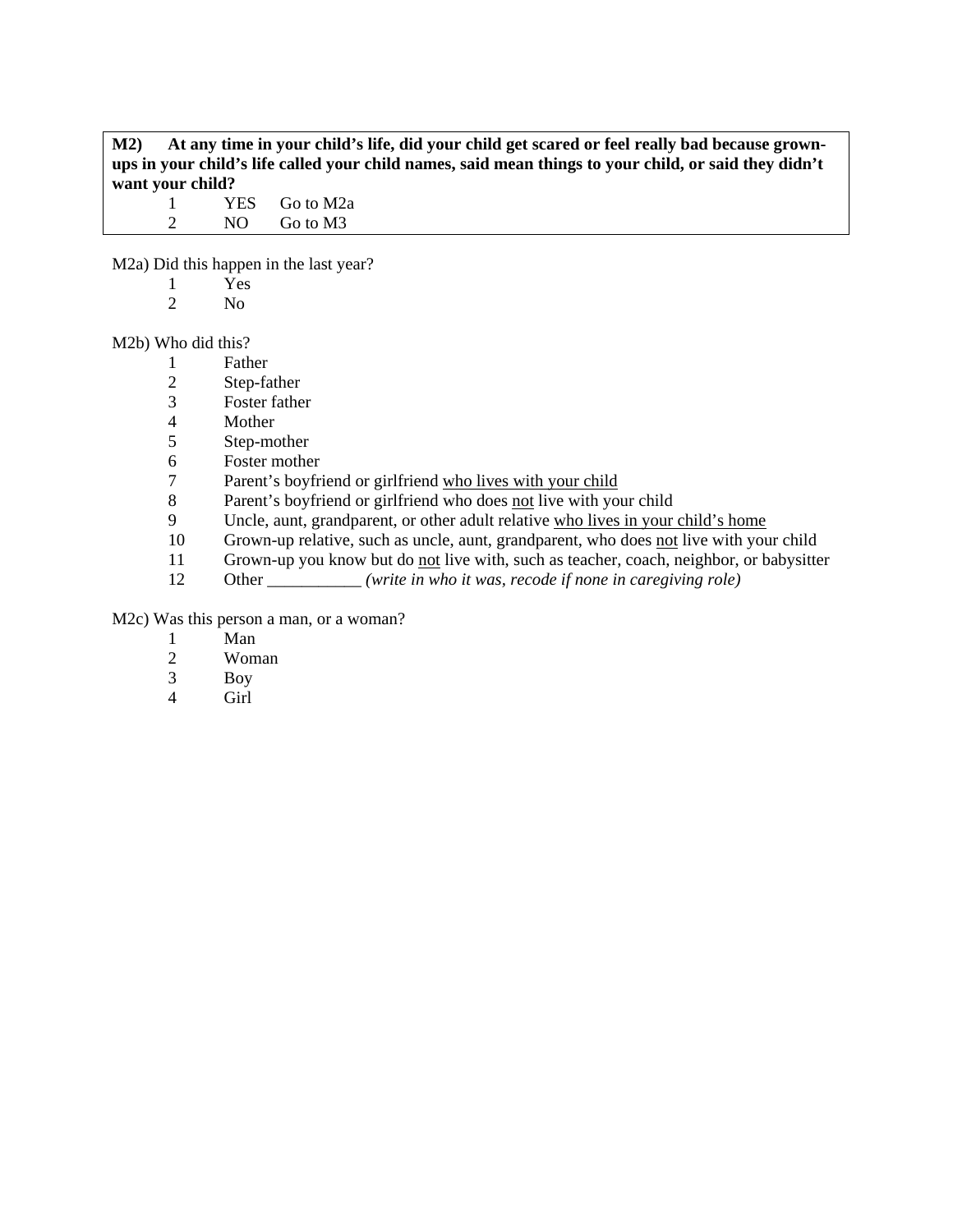**M3) When someone is neglected, it means that the grown-ups in their life didn't take care of them the way they should. They might not get them enough food, take them to the doctor when they are sick, or make sure they have a safe place to stay. At any time in your child's life, did your child get neglected?** 

1 YES Go to M3a 2 NO Go to M4

M3a) Did this happen in the last year?

- $\frac{1}{2}$  Yes
	- N<sub>o</sub>

M3b) Who did this?

- 1 Father
- 2 Step-father
- 3 Foster father
- 4 Mother
- 5 Step-mother
- 6 Foster mother
- 7 Parent's boyfriend or girlfriend who lives with your child
- 8 Parent's boyfriend or girlfriend who does not live with your child
- 9 Uncle, aunt, grandparent, or other adult relative who lives in your child's home
- 10 Grown-up relative, such as uncle, aunt, grandparent, who does not live with your child
- 11 Grown-up you know but do not live with, such as teacher, coach, neighbor, or babysitter
- 12 Other \_\_\_\_\_\_\_\_\_\_\_ *(write in who it was, recode if none in caregiving role)*

M3c) Was this person a man, or a woman?

- 1 Man
- 2 Woman
- 3 Boy
- 4 Girl

M3d) Did your child get sick when this happened?

- 1 Yes<br>2 No
- N<sub>o</sub>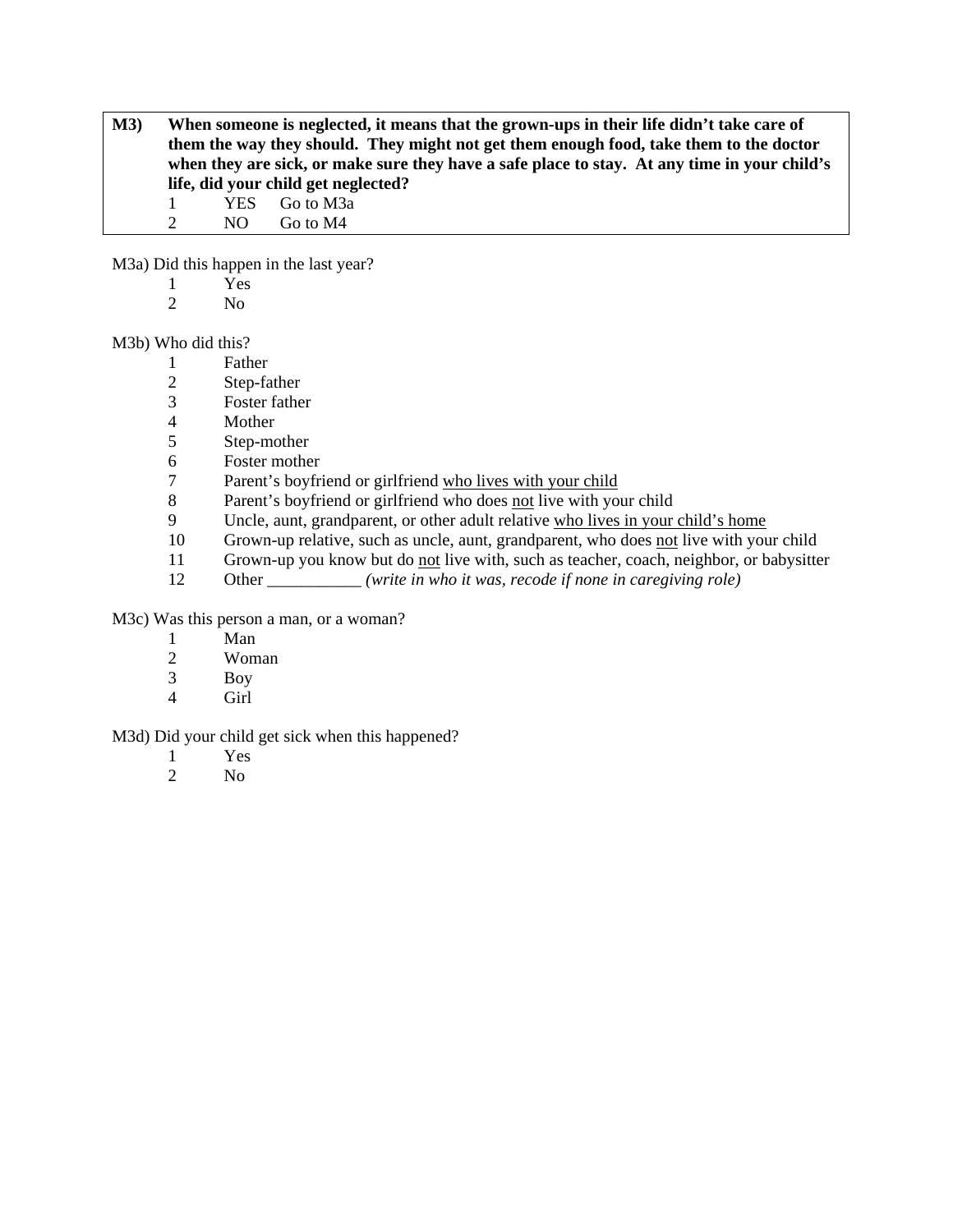**M4) Sometimes a family fights over where a child should live. At any time in your child's life, did a parent take, keep, or hide your child to stop your child from being with another parent?**  1 YES Go to M4a

2 NO Go to Module C, P1

M4a) Did this happen in the last year?

- $\frac{1}{2}$  Yes
	- N<sub>o</sub>

M4b) Was your child physically hurt when this happened? *[If this is first time injury question is asked, read definition:]* "Hurt" means you could still feel pain in your body the next day. You are also hurt when you have a bruise, a cut that bleeds, or a broken bone.

- 1 Yes
- 2 No

M4c) Who did this?

- 1 Father<br>2 Step-fa
- Step-father
- 3 Foster father
- 4 Mother
- 5 Step-mother
- 6 Foster mother
- 7 Parent's boyfriend or girlfriend who lives with your child
- 8 Parent's boyfriend or girlfriend who does <u>not</u> live with your child<br>9 Uncle, aunt, grandparent, or other adult relative who lives in your
- Uncle, aunt, grandparent, or other adult relative who lives in your child's home
- 10 Grown-up relative, such as uncle, aunt, grandparent, who does not live with your child
- 11 Grown-up you know but do not live with, such as teacher, coach, neighbor, or babysitter
- 12 Other *(write in who it was, recode if none in caregiving role)*

M4d) Was this person a man, or a woman?

- 1 Man<br>2 Wom
- Woman
- 3 Boy
- 4 Girl

M4e) Did this person take, keep or hide your child to try to keep your child from *ever* living with this other parent?

- $\frac{1}{2}$  Yes
- N<sub>o</sub>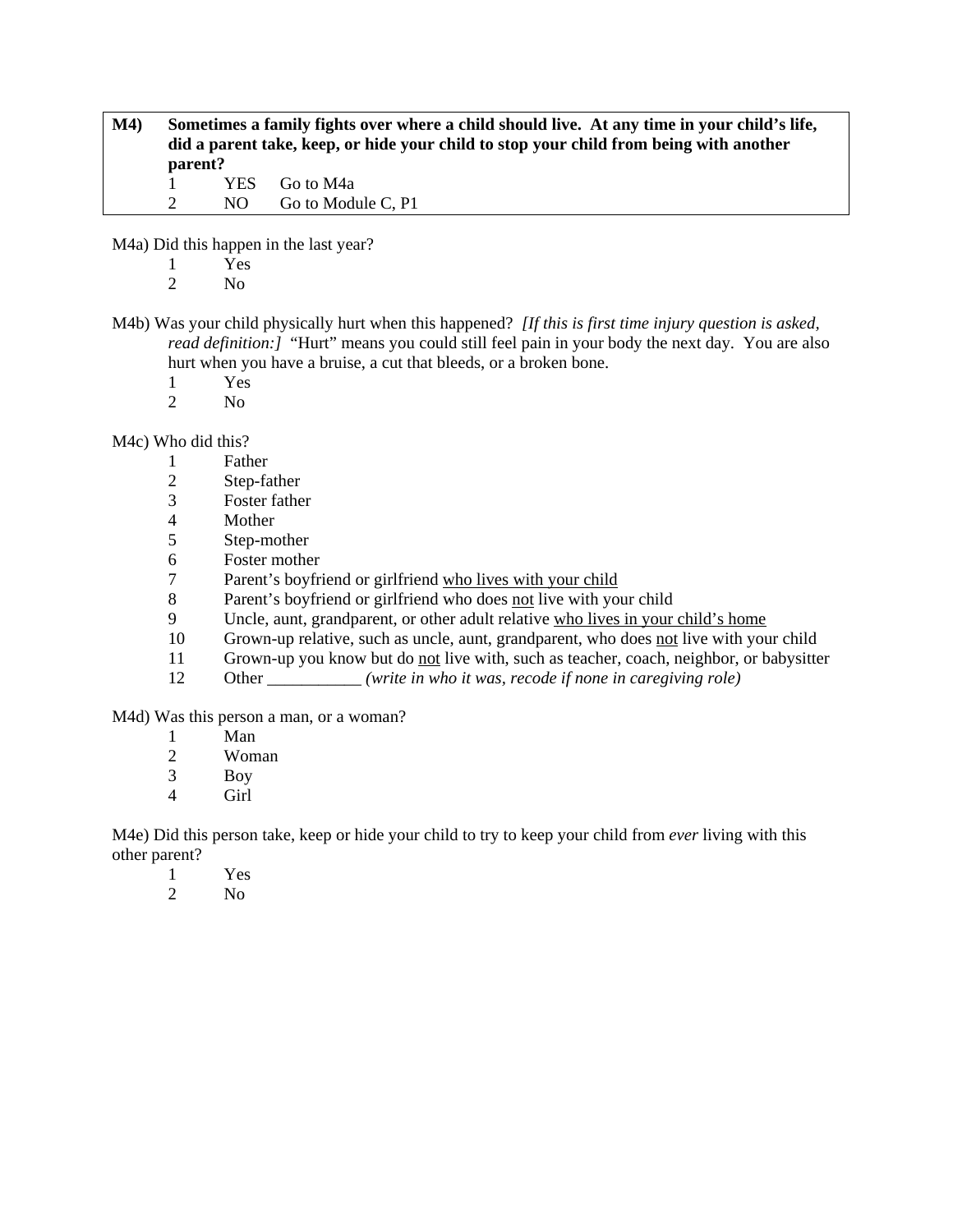### *Module C: PEER AND SIBLING VICTIMIZATION*S

*Notes to interviewer:* 

*a) If it's apparent there was more than one incident, say, "Answer the next questions about the last time this happened."]* 

*b) Try to complete follow-ups from open-ended response to questions. Read response categories only if caregiver needs help.* 

### **P1) Sometimes groups of kids or gangs attack people. At any time in your child's life, did a group of kids or a gang hit, jump, or attack your child?**  1 YES Go to P1a 2 NO Go to P2

P1a) Did this happen in the last year?

- 1 Yes
- 2 No
- P1b) Was your child physically hurt when this happened? *[If this is first time injury question is asked, read definition:]* "Hurt" means you could still feel pain in your body the next day. You are also hurt when you have a bruise, a cut that bleeds, or a broken bone.
	- 1 Yes
	- 2 No
- P1c) Did the people who did this use any of these?
	- 1 Gun
	- 2 Knife<br>3 Stick.
	- Stick, rock, bottle, pipe, or tool such as a hammer or wrench
	- 4 Other (Specify \_\_\_\_\_\_\_\_\_\_\_\_\_\_\_\_\_\_\_\_\_\_)
	- 5 No weapon used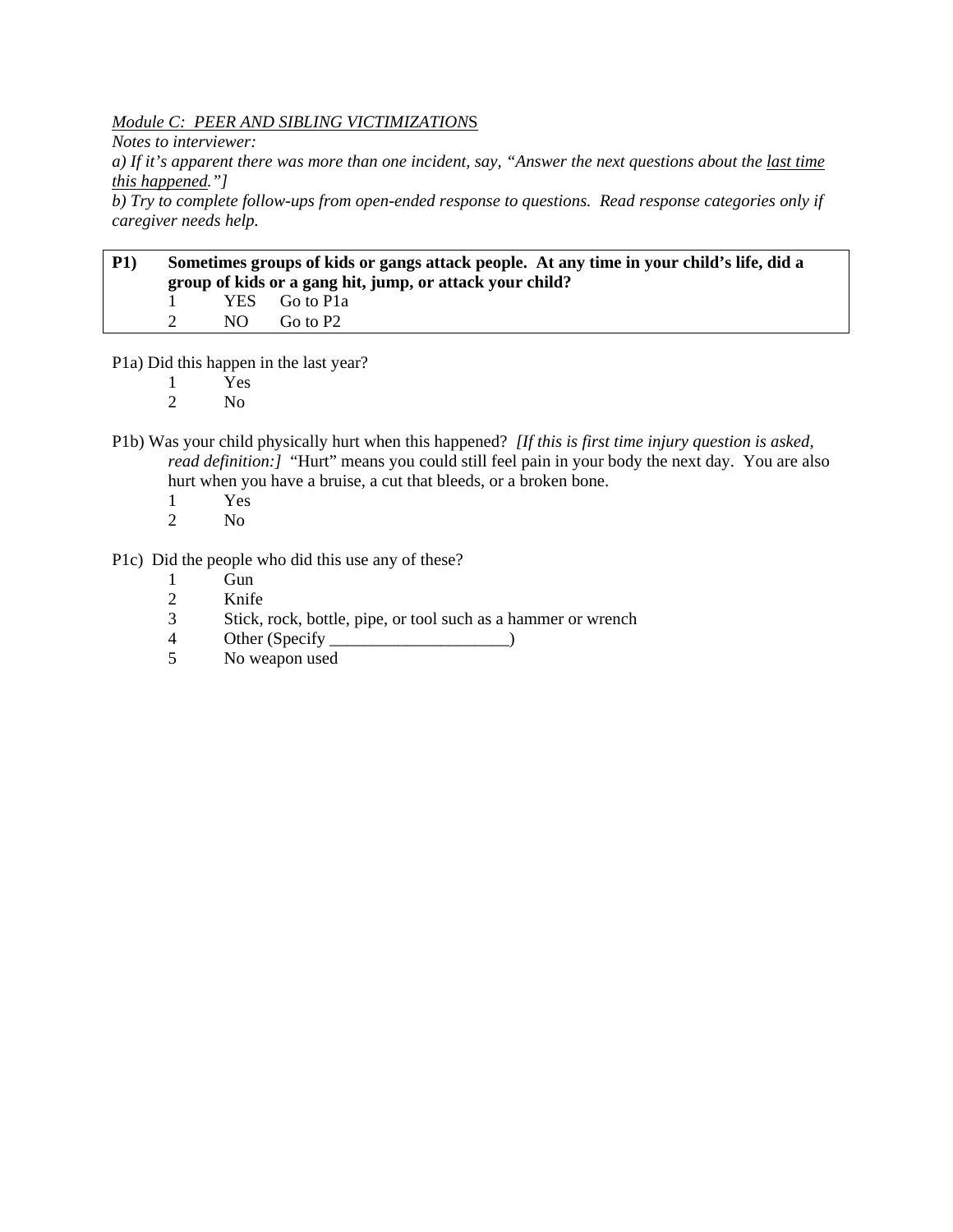**P2) (If Yes to P1, say: "Other than what you just told me about…..") At any time in your child's life, did any kid, even a brother or sister, hit your child? Somewhere like: at home, at school, out playing, in a store, or anywhere else?**  1 YES Go to P2a 2 NO Go to P3

P2a) Did this happen in the last year?

- $\frac{1}{2}$  Yes
- N<sub>o</sub>
- P2b) Was your child physically hurt when this happened? *[If this is first time injury question is asked, read definition:* [ "Hurt means you could still feel pain in your body the next day. You are also hurt when you have a bruise, a cut that bleeds, or a broken bone.
	- 1 Yes
	- 2 No

P2c) Who did this?

- 1 Brother (including step-brother and foster brother)<br>2 Sister (including step-sister and foster sister)
- Sister (including step-sister and foster sister)
- 3 Other child who lives with your child (such as cousin)
- 4 Relative under 18 years old who does not live with your child (such as cousin, young uncle)
- 5 Your child's boyfriend, girlfriend, date, or ex-boyfriend or ex-girlfriend
- 6 Someone else your child knows such as a friend, neighbor, or someone from school (under 18)
- 7 Stranger under 18 years old (a stranger is someone your child doesn't know)
- 8 Other *(write in who it was, recode if not juvenile)*

P2d) Was this person a boy or a girl?

- 1 Boy
- 2 Girl

P2e) Did the person who did this use any of these?

- 1 Gun
- 2 Knife
- 3 Stick, rock, bottle, pipe, or tool such as a hammer or wrench
- 4 Other (Specify \_\_\_\_\_\_\_\_\_\_\_\_\_\_\_\_\_\_\_\_\_)
- 5 No weapon used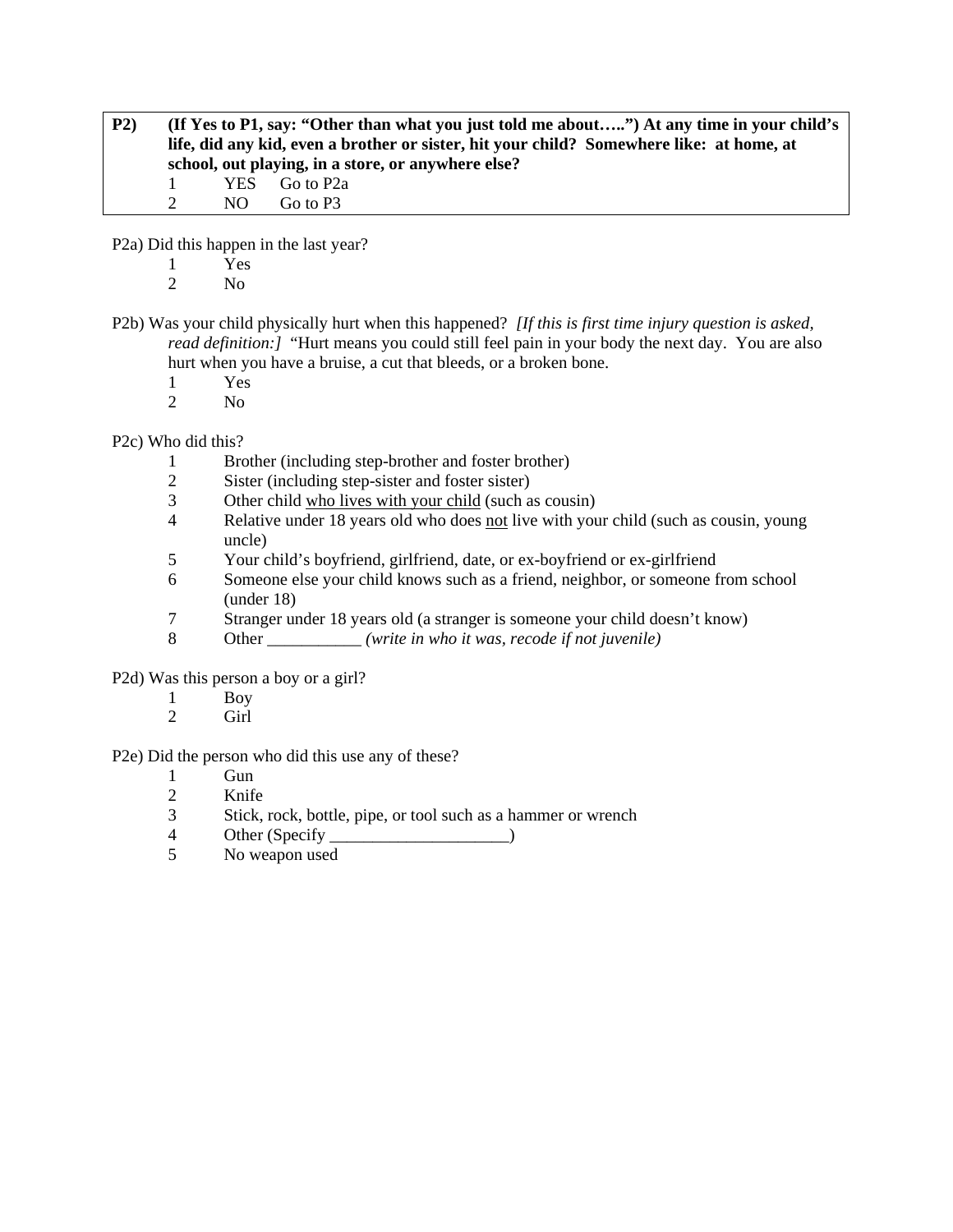# **P3) At any time in your child's life, did any kids try to hurt your child's private parts on purpose by hitting or kicking your child there?**  1 YES Go to P3a 2 NO Go to P4

P3a) Did this happen in the last year?

- 1 Yes
- 2 No
- P3b) Was your child physically hurt when this happened? *[If this is first time injury question is asked, read definition:]* "Hurt" means you could still feel pain in your body the next day. You are also hurt when you have a bruise, a cut that bleeds, or a broken bone.
	- 1 Yes
	- 2 No

P3c) Who did this?

- 1 Brother (including step-brother and foster brother)
- 2 Sister (including step-sister and foster sister)<br>3 Other child who lives with your child (such a
- Other child who lives with your child (such as cousin)
- 4 Relative under 18 years old who does not live with your child (such as cousin, young uncle)
- 5 Your child's boyfriend, girlfriend, date, or ex-boyfriend or ex-girlfriend
- 6 Someone else your child knows such as a friend, neighbor, or someone from school (under 18)
- 7 Stranger under 18 years old (a stranger is someone your child doesn't know)
- 8 Other *(write in who it was, recode if not juvenile)*

P3d) Was this person a boy or a girl?

- 1 Boy
- 2 Girl

### P3e) Did the person who did this use any of these?

- 1 Gun<br>2 Knife
- 2 Knife
- 3 Stick, rock, bottle, pipe, or tool such as a hammer or wrench
- 4 Other (Specify )
- 5 No weapon used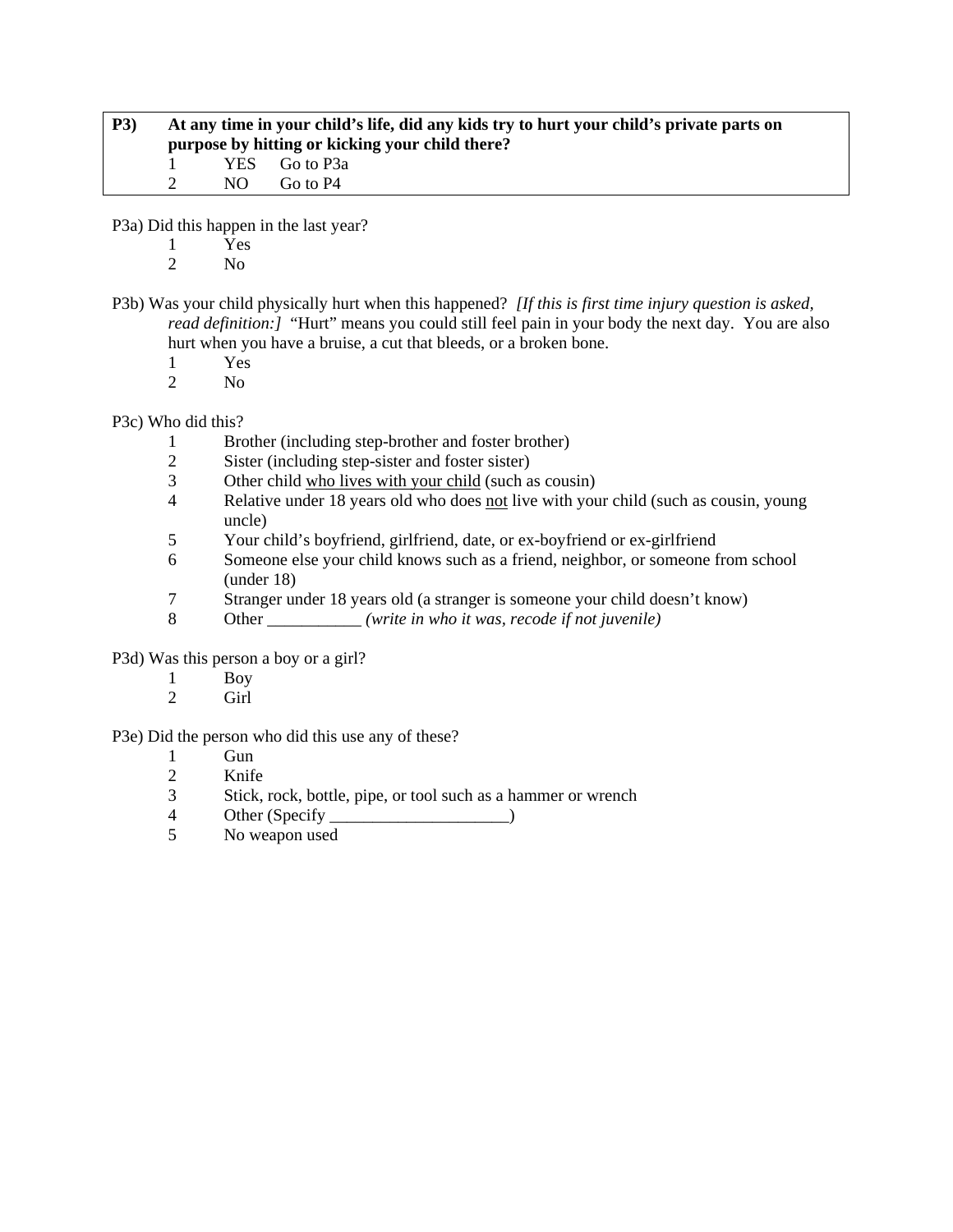| <b>P4</b> ) | At any time in your child's life, did any kids, even a brother or sister, pick on you by |  |                                                                                  |  |  |  |
|-------------|------------------------------------------------------------------------------------------|--|----------------------------------------------------------------------------------|--|--|--|
|             |                                                                                          |  | chasing you or grabbing you or by making you do something you didn't want to do? |  |  |  |
|             | <b>Contract Contract Contract</b>                                                        |  | YES Go to P4a                                                                    |  |  |  |
|             | $\mathcal{D}$                                                                            |  | NO Go to P5                                                                      |  |  |  |

P4a) Did this happen in the last year?

- 1 Yes
- 2 No
- P4b) Was your child physically hurt when this happened? *[If this is first time injury question is asked, read definition:]* "Hurt" means you could still feel pain in your body the next day. You are also hurt when you have a bruise, a cut that bleeds, or a broken bone.
	- 1 Yes
	- 2 No

P4c) Who did this?

- 1 Brother (including step-brother and foster brother)<br>
2 Sister (including step-sister and foster sister)
- 2 Sister (including step-sister and foster sister)<br>3 Other child who lives with your child (such a
- Other child who lives with your child (such as cousin)
- 4 Relative under 18 years old who does not live with your child (such as cousin, young uncle)
- 5 Your child's boyfriend, girlfriend, date, or ex-boyfriend or ex-girlfriend
- 6 Someone else your child knows such as a friend, neighbor, or someone from school (under 18)
- 7 Stranger under 18 years old (a stranger is someone your child doesn't know)<br>8 Other *(write in who it was, recode if not iuvenile)*
- Other *(write in who it was, recode if not juvenile)*

P4d) Was this person a boy or a girl?

- 1 Boy
- 2 Girl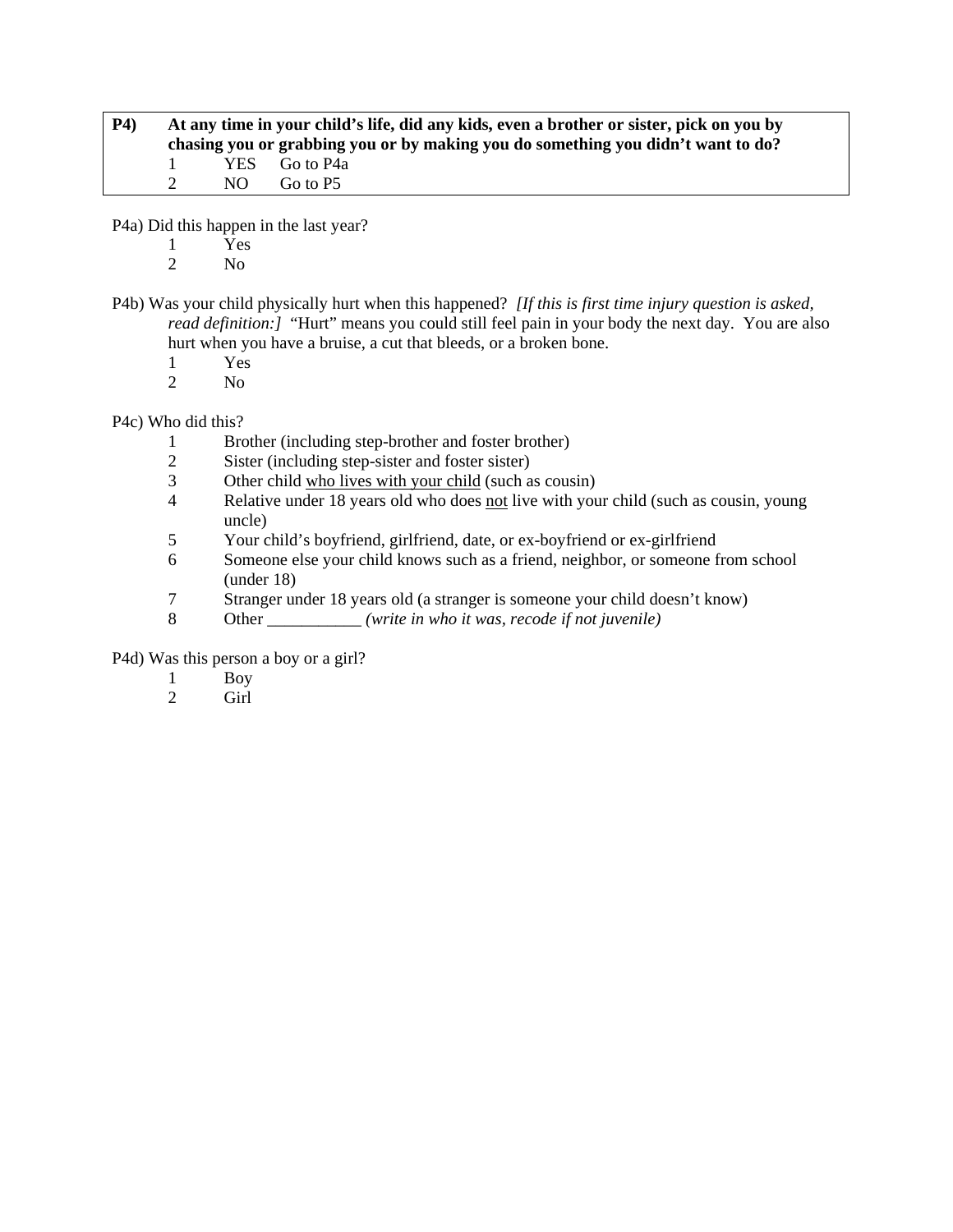**P5) At any time in your child's life, did your child get scared or feel really bad because kids were calling your child names, saying mean things to your child, or saying they didn't want your child around?**  1 YES Go to P5a

2 NO Go to P6

P5a) Did this happen in the last year?

- $\frac{1}{2}$  Yes
- N<sub>o</sub>

#### P5b) Who did this?

- 1 Brother (including step-brother and foster brother)
- 2 Sister (including step-sister and foster sister)
- 3 Other child who lives with your child (such as cousin)
- 4 Relative under 18 years old who does not live with your child (such as cousin, young uncle)
- 5 Your child's boyfriend, girlfriend, date, or ex-boyfriend or ex-girlfriend
- 6 Someone else your child knows such as a friend, neighbor, or someone from school (under 18)
- 7 Stranger under 18 years old (a stranger is someone your child doesn't know)
- 8 Other \_\_\_\_\_\_\_\_\_\_\_ *(write in who it was, recode if not juvenile)*

P5c) Was this person a boy or a girl?

- 1 Boy<br>2 Girl
	- Girl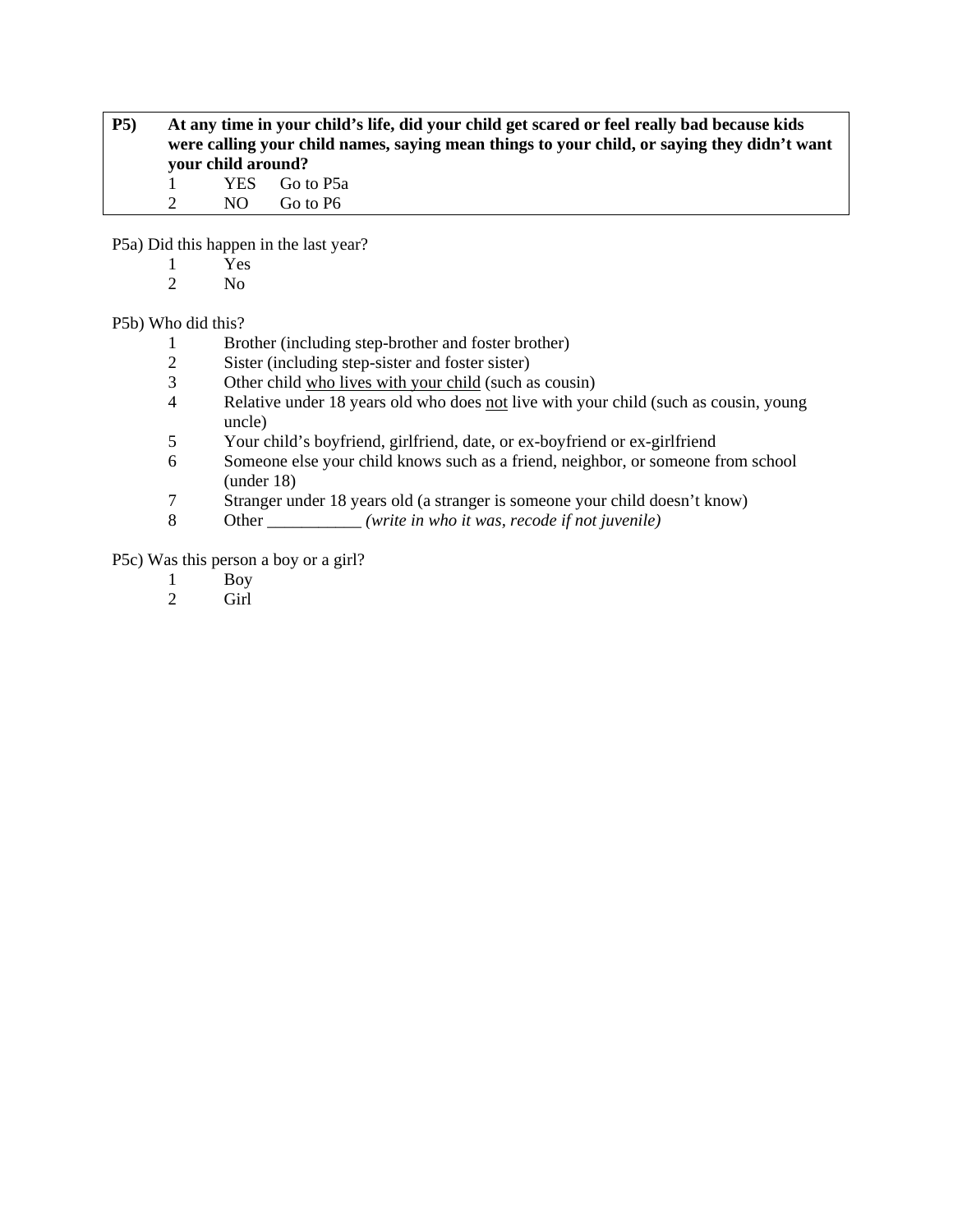*Note: P6 is only asked about youth aged 12 and over.* 

| <b>P6</b> ) | At any time in your child's life did a boyfriend or girlfriend or anyone your child went on a<br>date with slap or hit your child? |  |                       |  |
|-------------|------------------------------------------------------------------------------------------------------------------------------------|--|-----------------------|--|
|             | $\mathbf{1}$                                                                                                                       |  | YES Go to P6a         |  |
|             |                                                                                                                                    |  | NO Go to Module D, S1 |  |

P6a) Did this happen in the last year?

- $\frac{1}{2}$  Yes
	- $N<sub>0</sub>$
- P6b) Was your child physically hurt when this happened? *[If this is first time injury question is asked, read definition:]* "Hurt" means you could still feel pain in your body the next day. You are also hurt when you have a bruise, a cut that bleeds, or a broken bone.
	- $\frac{1}{2}$  Yes
	- N<sub>o</sub>

P6c) Who did this?

- 1 Brother (including step-brother and foster brother)
- 2 Sister (including step-sister and foster sister)
- 3 Other child who lives with your child (such as cousin)
- 4 Relative under 18 years old who does not live with your child (such as cousin, young uncle)
- 5 Your child's boyfriend, girlfriend, date, or ex-boyfriend or ex-girlfriend
- 6 Someone else your child knows such as a friend, neighbor, or someone from school (under 18)
- 7 Stranger under 18 years old (a stranger is someone your child doesn't know)
- 8 Other \_\_\_\_\_\_\_\_\_\_\_ *(write in who it was, recode if not juvenile)*

P6d) Was this person a boy or a girl?

- 1 Boy<br>2 Girl
- Girl

P6e) Did the person who did this use any of these?

- 1 Gun
- 2 Knife
- 3 Stick, rock, bottle, pipe, or tool such as a hammer or wrench
- 4 Other (Specify \_\_\_\_\_\_\_\_\_\_\_\_\_\_\_\_\_\_\_\_\_)
- No weapon used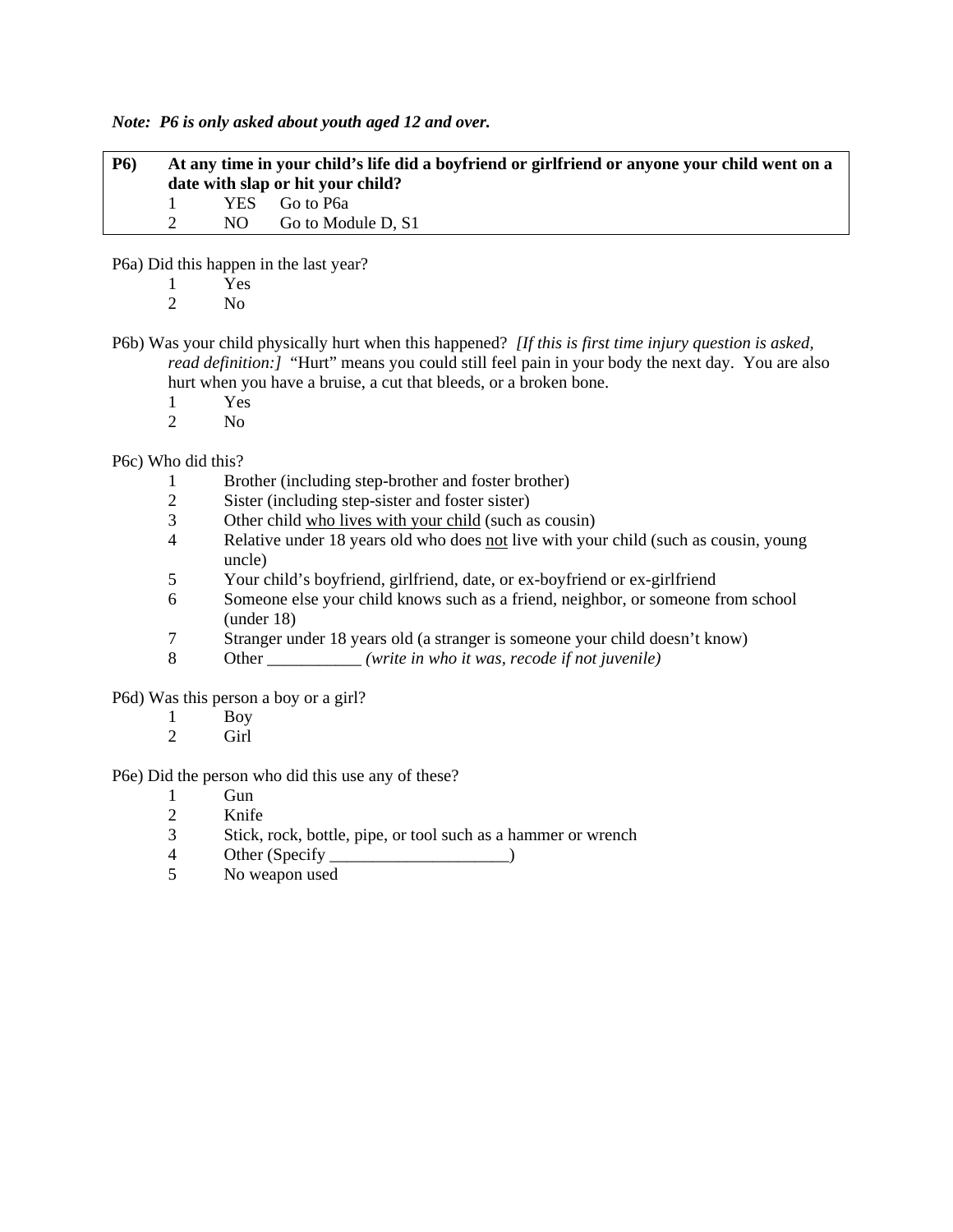### Module D: SEXUAL VICTIMIZATIONS

*Notes to interviewer:* 

*a) If it's apparent there was more than one incident, say, "Answer the next questions about the last time this happened."* 

*b) Try to complete follow-ups from open-ended response to questions. Read response categories only if caregiver needs help.* 

*c) For multiple perpetrators, collect information for up to 5 perpetrators.* 

### **S1) At any time in your child's life, did a grown-up your child knows touch your child's private parts when they shouldn't have or make your child touch their private parts? Or did a grown-up your child knows force your child to have sex?**  1 YES Go to S1a 2 NO Go to S2

S1a) Did this happen in the last year?

- 1 Yes
- 2 No
- S1b) Was your child physically hurt when this happened? *[If this is first time injury question is asked, read definition:]* "Hurt" means you could still feel pain in your body the next day. You are also hurt when you have a bruise, a cut that bleeds, or a broken bone.
	- 1 Yes
	- 2 No

#### S1c) Who did this?

- 1 Father
- 2 Step-father
- 3 Foster father
- 4 Mother
- 5 Step-mother
- 6 Foster mother
- 7 Parent's boyfriend or girlfriend who lives with your child
- 8 Parent's boyfriend or girlfriend who does not live with your child
- 9 Uncle, aunt, grandparent, or other adult relative who lives in your child's home
- 10 Grown-up relative, such as uncle, aunt, grandparent, who does not live with your child
- 11 Grown-up you know but do not live with, such as teacher, coach, neighbor, or babysitter
- 12 Other \_\_\_\_\_\_\_\_\_\_\_ *(write in who it was, recode if not known adult)*

#### S1d) Was this person a man, or a woman?

- 1 Man
- 2 Woman
- 3 Boy
- 4 Girl

S1e) Did this person (persons) put any part of their body inside your child?

- $\frac{1}{2}$  Yes
- $N<sub>0</sub>$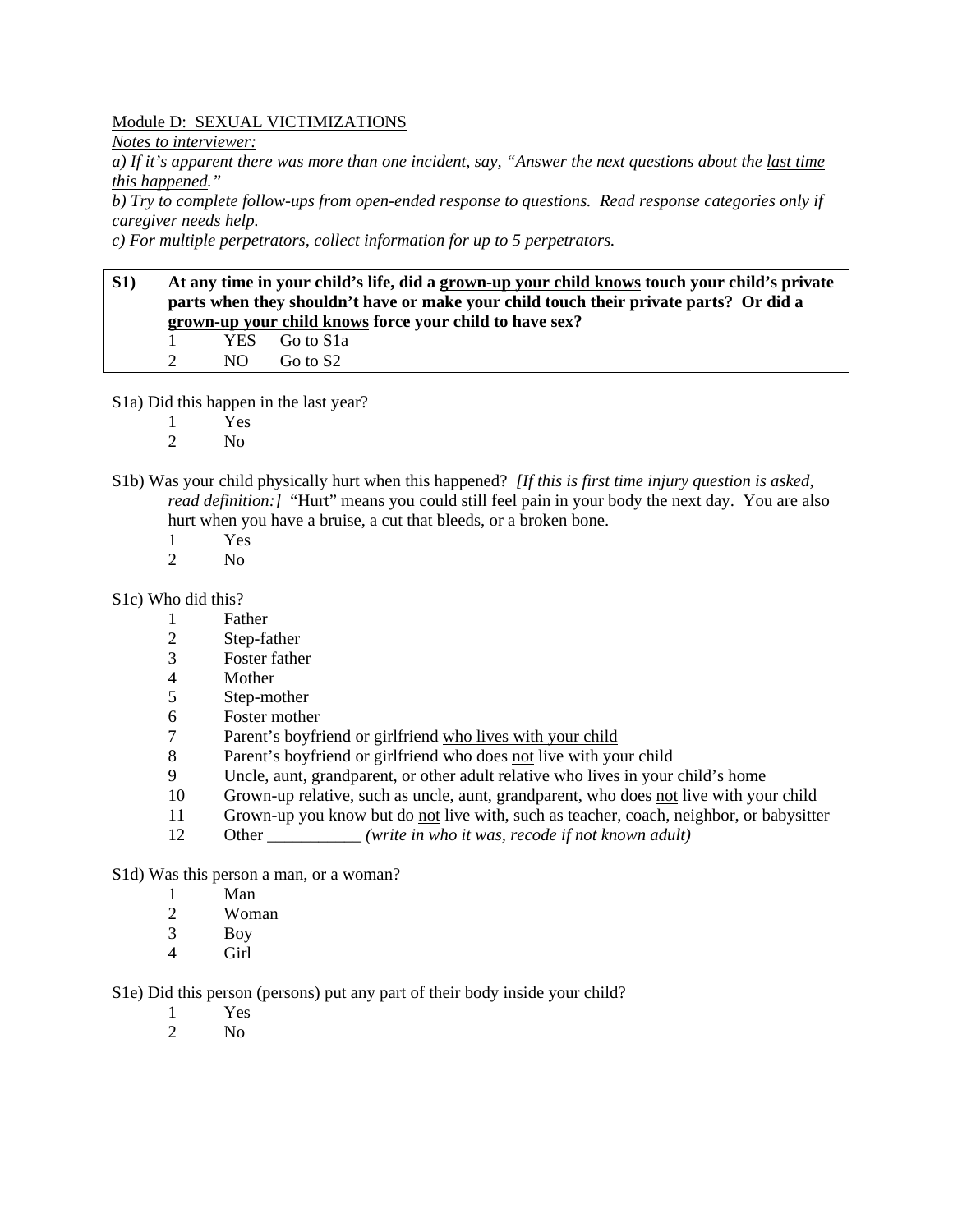**S2) At any time in your child's life, did a grown-up your child did not know touch your child' private parts when they shouldn't have, make your child touch their private parts or force your child to have sex?**  1 YES Go to S2a 2 NO Go to S3

S2a) Did this happen in the last year?

- $\frac{1}{2}$  Yes
	- N<sub>o</sub>
- S2b) Was your child physically hurt when this happened? *[If this is first time injury question is asked, read definition:]* "Hurt" means you could still feel pain in your body the next day. You are also hurt when you have a bruise, a cut that bleeds, or a broken bone.
	- 1 Yes
	- 2 No

S2c) Was this person a man or a woman?

- 1 Man<br>2 Wom
- Woman

S2d) Did this person (persons) put any part of their body inside your child?

- 1 Yes
- 2 No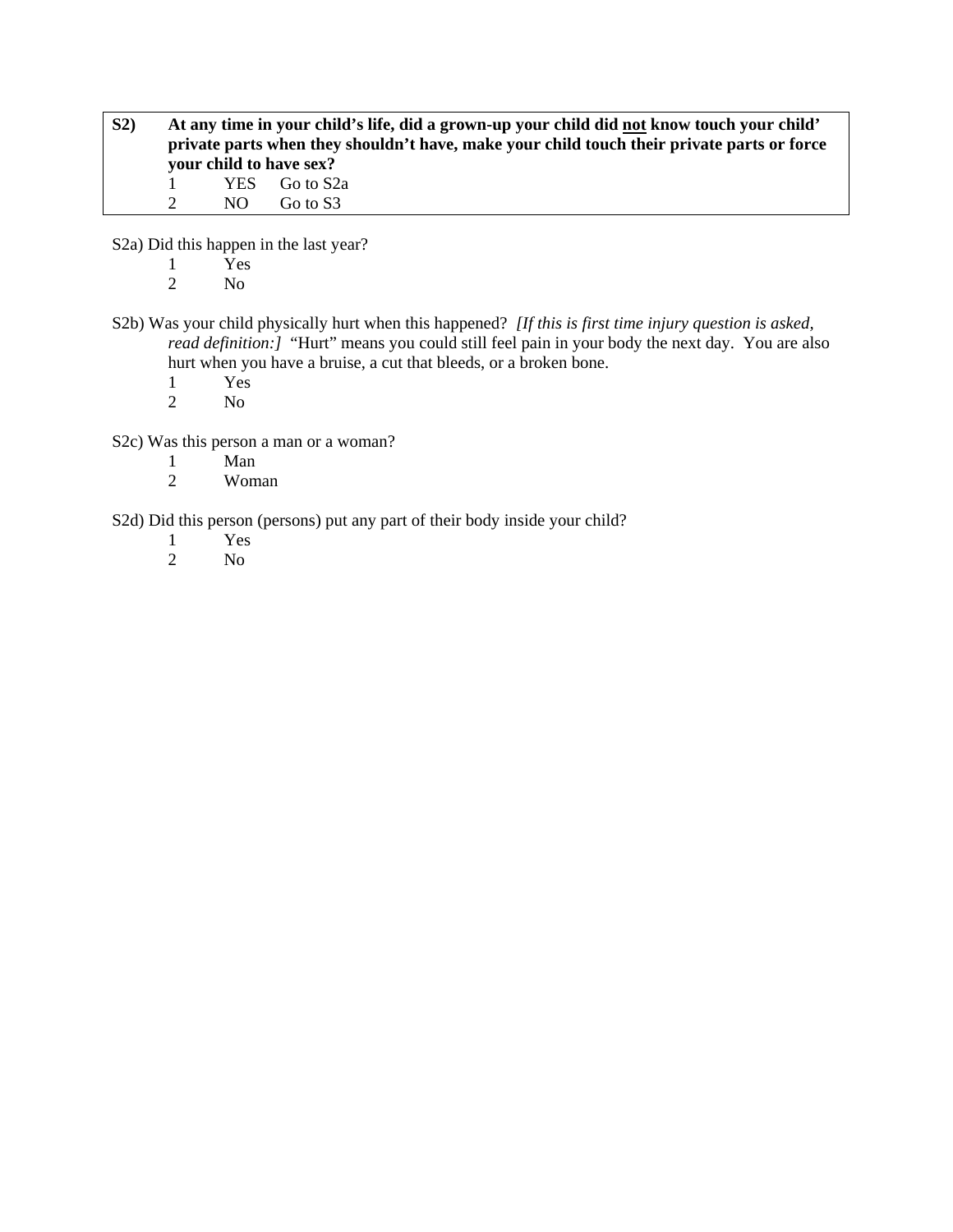**S3) Now think about kids your child's age, like from school, a boy friend or girl friend, or even a brother or sister. At any time in your child's life, did another child or teen make your child do sexual things?**  1 YES Go to S3a

2 NO Go to S4

S3a) Did this happen in the last year?

- $\frac{1}{2}$  Yes
	- N<sub>o</sub>
- S3b) Was your child physically hurt by what happened? [If this is first time injury question is asked, read definition:] "Hurt" means you could still feel pain in your body the next day. You are also hurt when you have a bruise, a cut that bleeds, or a broken bone.
	- 1 Yes
	- 2 No

S3c) Who did this?

- 1 Brother (including step-brother and foster brother)<br>2 Sister (including step-sister and foster sister)
- Sister (including step-sister and foster sister)
- 3 Other child who lives with your child (such as cousin)
- 4 Relative under 18 years old who does not live with your child (such as cousin, young uncle)
- 5 Your child's boyfriend, girlfriend, date, or ex-boyfriend or ex-girlfriend
- 6 Someone else your child knows such as a friend, neighbor, or someone from school (under 18)
- 7 Stranger under 18 years old (a stranger is someone your child doesn't know)
- 8 Other \_\_\_\_\_\_\_\_\_\_\_ *(write in who it was, recode if not juvenile)*

S3d) Was this person a boy or a girl?

- 1 Boy
- 2 Girl

S3e) Did this person (persons) put any part of their body inside your child?

- 1 Yes
- 2 No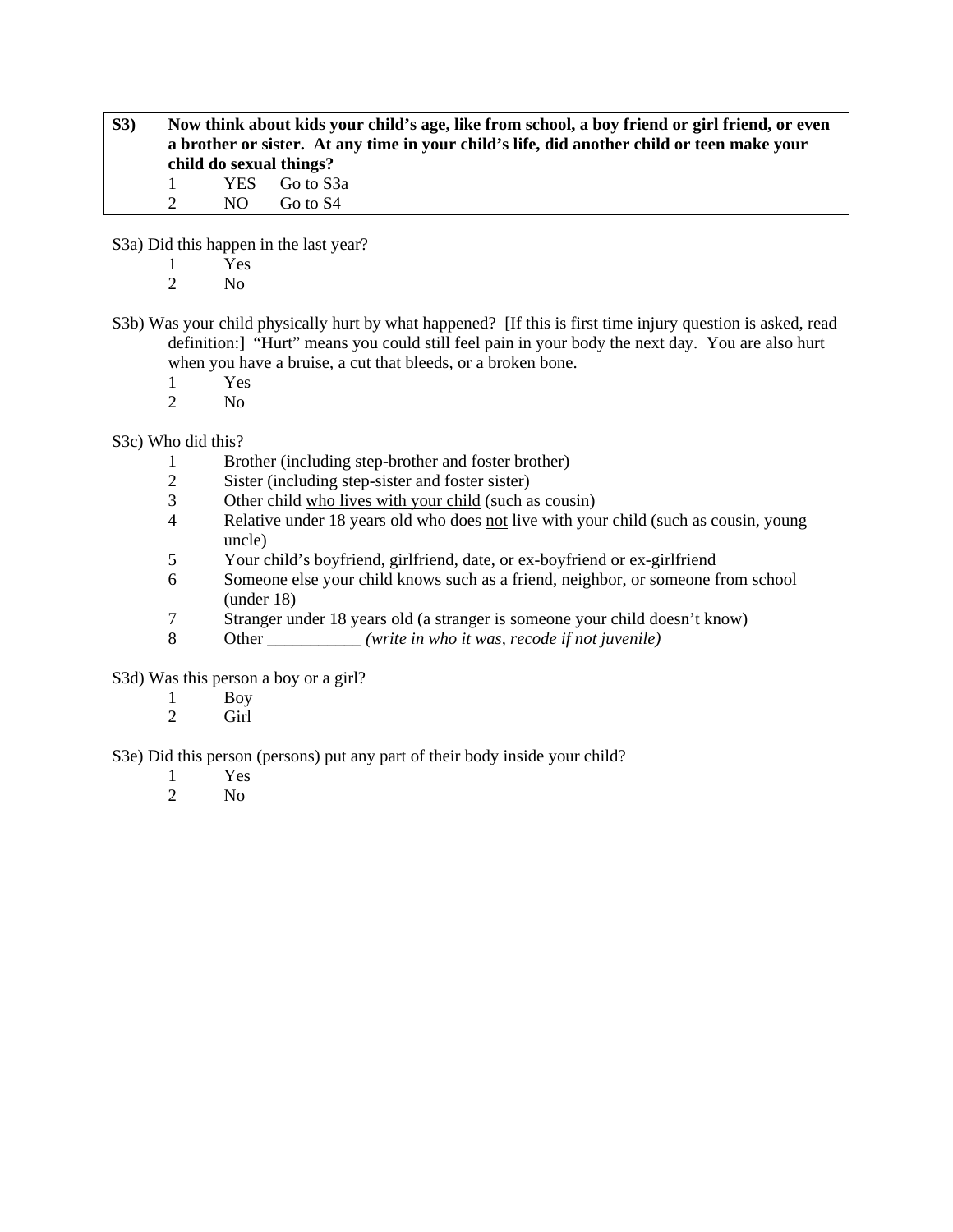| <b>S4</b> ) | At any time in your child's life, did anyone try to force your child to have sex, that is sexual<br>intercourse of any kind, even if it didn't happen? |     |               |  |  |
|-------------|--------------------------------------------------------------------------------------------------------------------------------------------------------|-----|---------------|--|--|
|             |                                                                                                                                                        |     | YES Go to S4a |  |  |
|             |                                                                                                                                                        | NO. | Go to S5      |  |  |

S4a) Did this happen in the last year?

- 1 Yes
- 2 No
- S4b) Was your child physically hurt by what happened? *[If this is first time injury question is asked, read definition:]* "Hurt" means you could still feel pain in your body the next day. You are also hurt when you have a bruise, a cut that bleeds, or a broken bone.
	- 1 Yes
	- 2 No

S4c) Who did this?

- 1 Brother, sister, or other child who lives with your child (cousin, foster sibling, etc.)
- 2 Father (including step-father, foster father, or live-in boyfriend)<br>3 Mother (including step-mother, foster mother, or live-in girlfrien
- 3 Mother (including step-mother, foster mother, or live-in girlfriend)
- 4 A relative who lives in your child's home (uncle, grandparent, etc.)
- 5 A relative who does not live with your child
- 6 Your child's boyfriend, girlfriend, date, or ex-boyfriend or ex-girlfriend
- 7 Someone else your child knows such as a friend, neighbor, teacher, or someone from school
- 8 Stranger (a stranger is someone your child doesn't know)
- 9 Other \_\_\_\_\_\_\_\_\_\_\_ *(write in who it was)*

S4d) Was this person a man, woman, boy or girl?

- 1 Man
- 2 Woman
- 3 Boy
- 4 Girl

S4e) Did this person (persons) put any part of their body inside your child?

- 1 Yes
- 2 No
- S4f) When this happened, did someone actually use physical force by pushing, grabbing, hitting, or threatening your child with a weapon?
	- 1 Yes
	- 2 No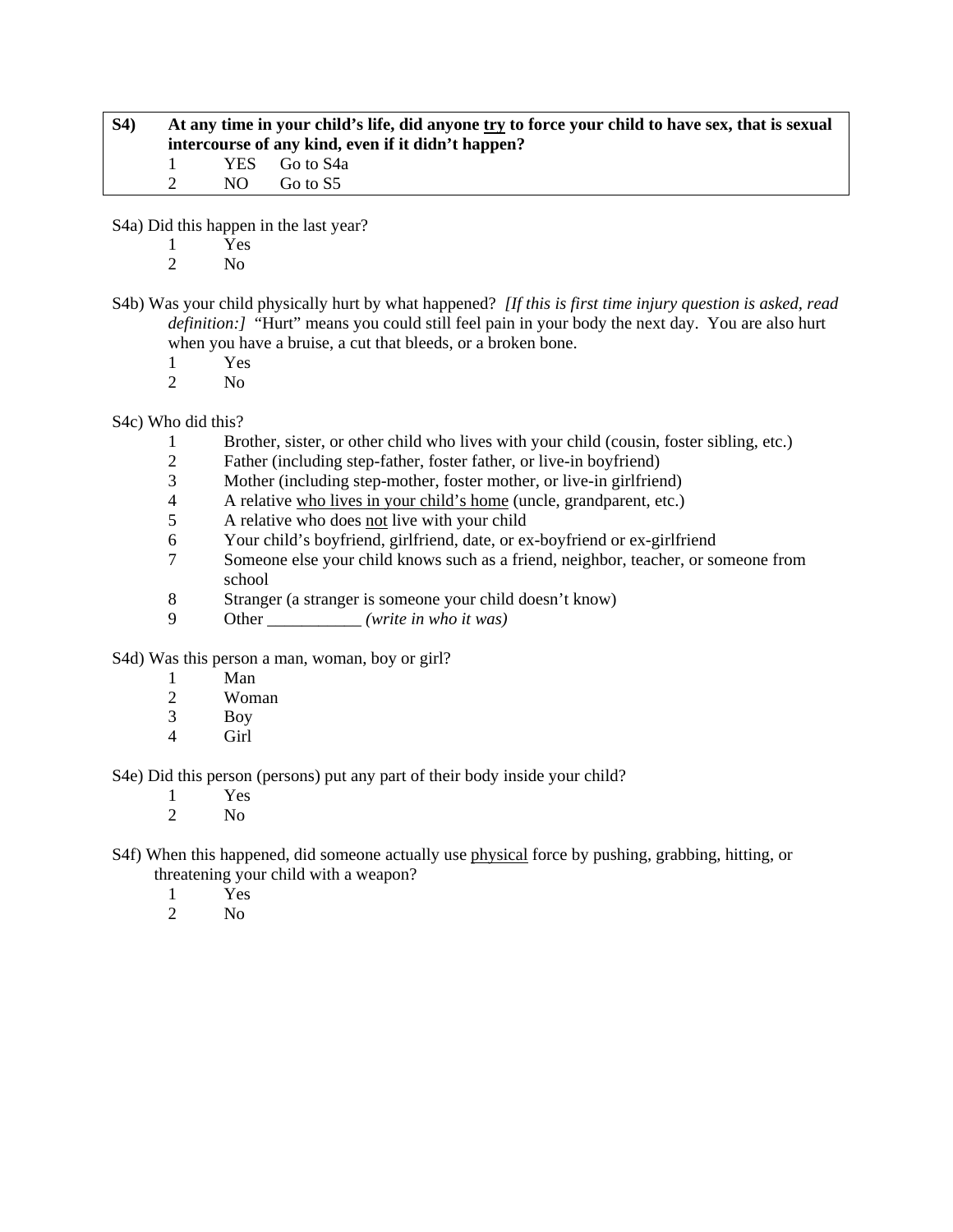# **S5) At any time in your child's life, did anyone make your child look at their private parts by using force or surprise, or by "flashing" your child?**<br>1 YES Go to S5a 1 YES Go to S5a<br>2 NO Go to S6 NO Go to S6

S5a) Did this happen in the last year?

- 1 Yes
- 2 No

### S5b) Who did this?

- 1 Brother, sister, or other child who lives with your child (cousin, foster sibling, etc.)<br>2 Father (including step-father, foster father, or live-in boyfriend)
- Father (including step-father, foster father, or live-in boyfriend)
- 3 Mother (including step-mother, foster mother, or live-in girlfriend)
- 4 A relative who lives in your child's home (uncle, grandparent, etc.)
- 5 A relative who does not live with your child
- 6 Your child's boyfriend, girlfriend, date, or ex-boyfriend or ex-girlfriend
- 7 Someone else your child knows such as a friend, neighbor, teacher, or someone from school
- 8 Stranger (a stranger is someone your child doesn't know)
- 9 Other \_\_\_\_\_\_\_\_\_\_\_ *(write in who it was)*

### S5c) Was this person a man, woman, boy or girl?

- 1 Man<br>2 Wom
- Woman
- 3 Boy
- Girl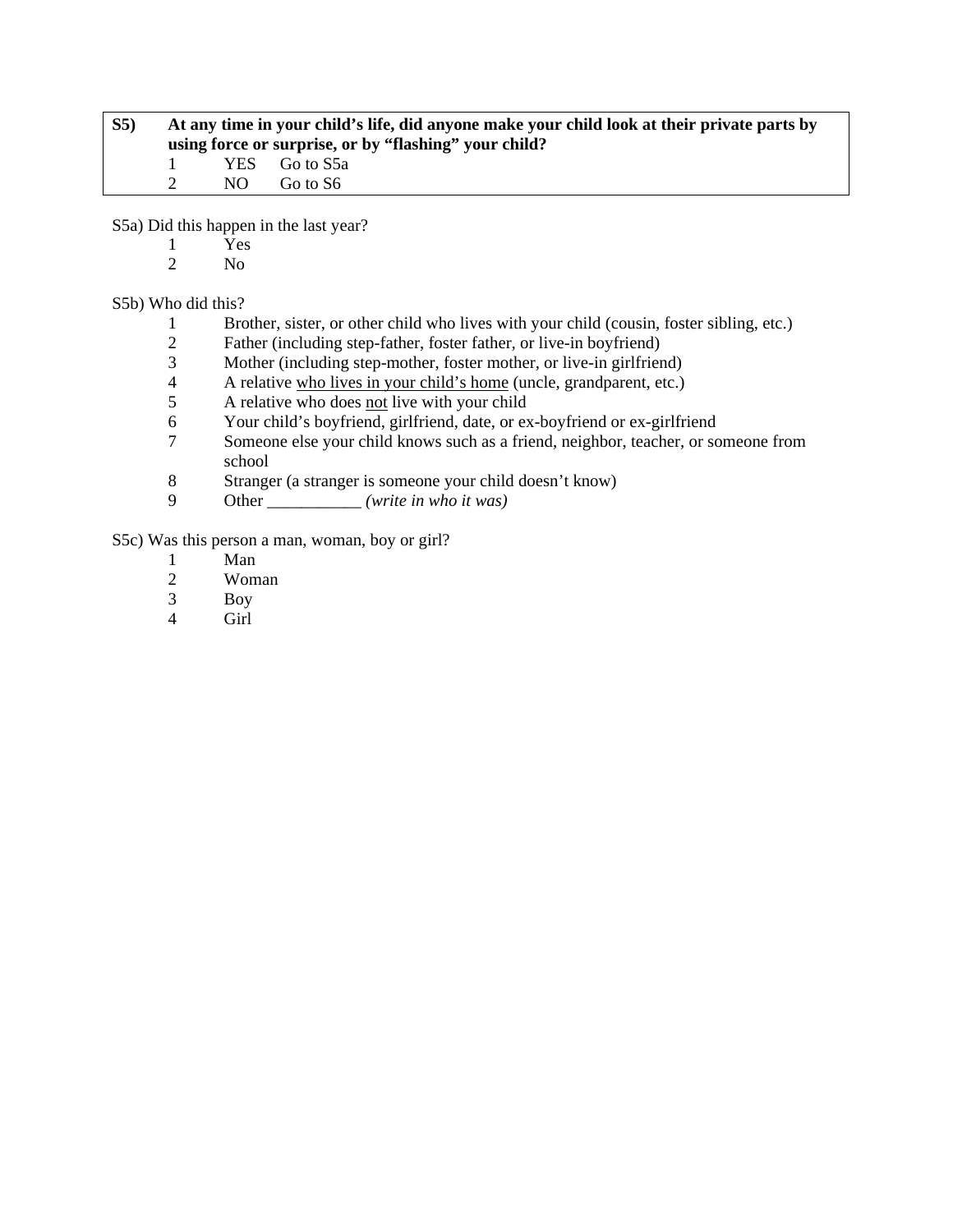# **S6) At any time in your child's life, did anyone hurt your child's feelings by saying or writing something sexual about your child or your child's body?**<br>1 YES Go to S6a 1 YES Go to S6a<br>2 NO Go to S7 NO Go to S7

S6a) Did this happen in the last year?

- 1 Yes
- 2 No

### S6b) Who did this?

- 1 Brother, sister, or other child who lives with your child (cousin, foster sibling, etc.)<br>2 Father (including step-father, foster father, or live-in boyfriend)
- Father (including step-father, foster father, or live-in boyfriend)
- 3 Mother (including step-mother, foster mother, or live-in girlfriend)
- 4 A relative who lives in your child's home (uncle, grandparent, etc.)
- 5 A relative who does not live with your child
- 6 Your child's boyfriend, girlfriend, date, or ex-boyfriend or ex-girlfriend
- 7 Someone else your child knows such as a friend, neighbor, teacher, or someone from school
- 8 Stranger (a stranger is someone your child doesn't know)
- 9 Other \_\_\_\_\_\_\_\_\_\_\_ *(write in who it was)*

S6c) Was this person a man, woman, boy or girl?

- 1 Man<br>2 Wom
- Woman
- 3 Boy
- Girl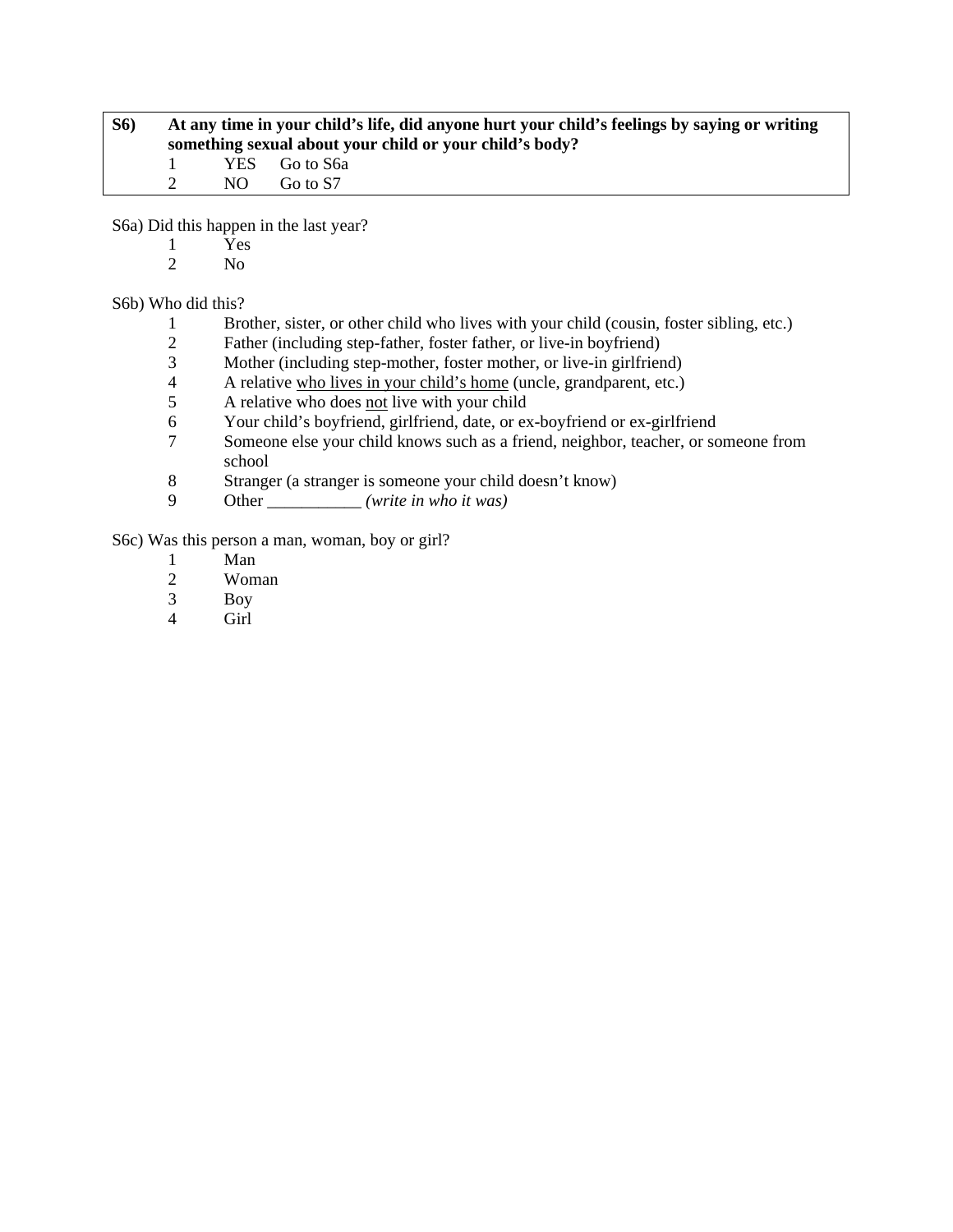*Note: S7 is only asked about youth aged 12 and over.* 

| <b>S7</b> )                    |  |  | At any time in your child's life, did your child do sexual things with anyone 18 or older, |  |  |
|--------------------------------|--|--|--------------------------------------------------------------------------------------------|--|--|
| even things your child wanted? |  |  |                                                                                            |  |  |
|                                |  |  | 1 YES Go to S7a                                                                            |  |  |
|                                |  |  | $NO$ Go to Module E. W1                                                                    |  |  |

S7a) Did this happen in the last year?

- 1 Yes
- 2 No
- S7b) Was your child physically hurt by what happened? [If this is first time injury question is asked, read definition:] "Hurt" means you could still feel pain in your body the next day. You are also hurt when you have a bruise, a cut that bleeds, or a broken bone.
	- 1 Yes
	- 2 No

S7c) Who did this?

- 1 Brother, sister, or other child who lives with your child (cousin, foster sibling, etc.)
- 2 Father (including step-father, foster father, or live-in boyfriend)
- 3 Mother (including step-mother, foster mother, or live-in girlfriend)
- 4 A relative who lives in your child's home (uncle, grandparent, etc.)<br>
A relative who does not live with your child
- 5 A relative who does not live with your child
- 6 Your child's boyfriend, girlfriend, date, or ex-boyfriend or ex-girlfriend
- 7 Someone else your child knows such as a friend, neighbor, teacher, or someone from school
- 8 Stranger (a stranger is someone your child doesn't know)
- 9 Other \_\_\_\_\_\_\_\_\_\_\_ *(write in who it was)*

S7d) Was this person a man or a woman?

- 1 Man<br>2 Wom
- Woman

S7e) Did this person put any part of their body inside your child?

- 1 Yes
- 2  $N<sub>0</sub>$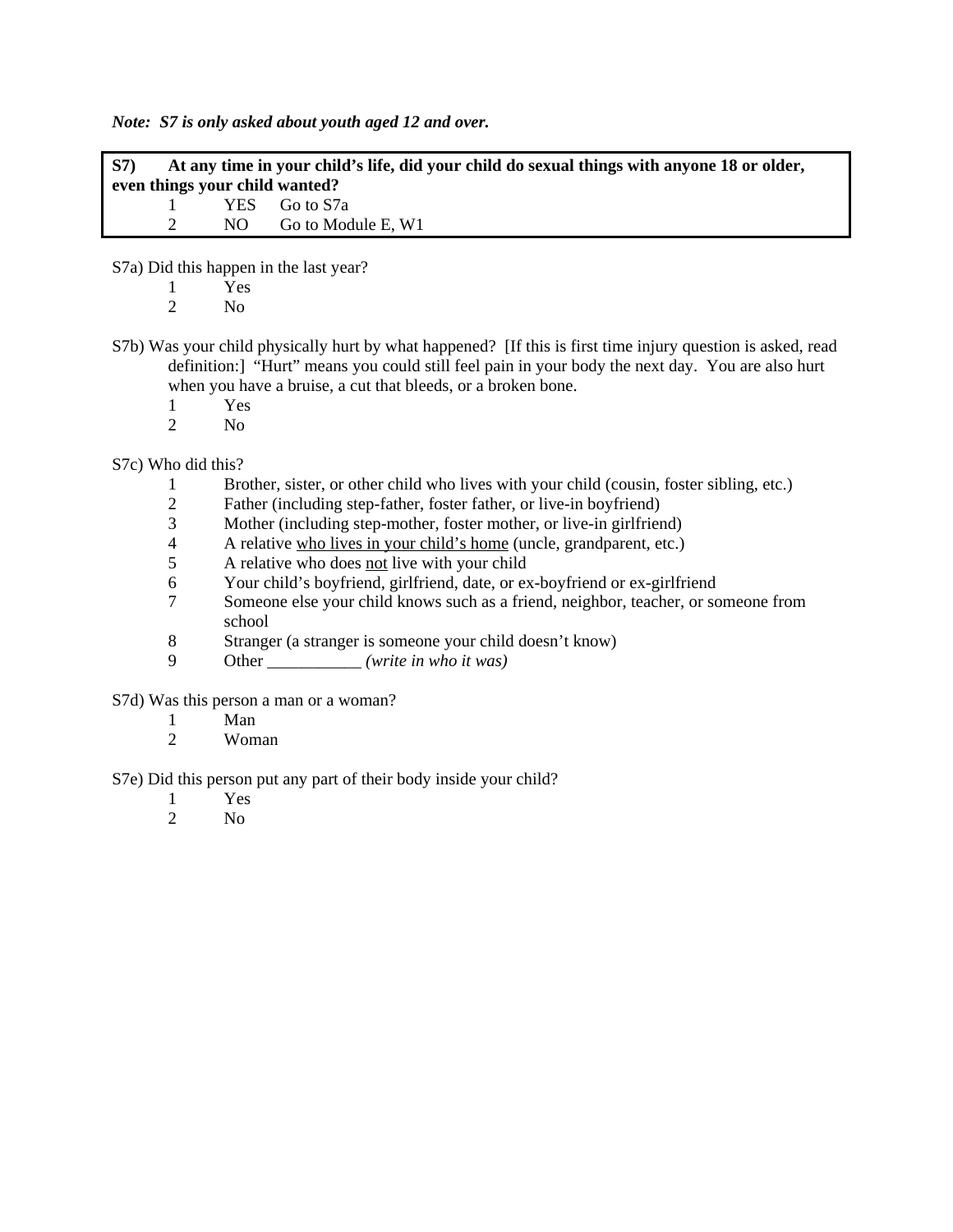### *Module E: WITNESSING AND INDIRECT VICTIMIZATIONS*

*Notes to interviewer:* 

*a) If more than one incident, say, "Answer the next questions about the last time this happened." b) Try to complete follow-ups from open-ended response to questions. Read response categories only if caregiver needs help.* 

### **W1) At any time in your child's life, did your child SEE a parent get pushed, slapped, hit, punched, or beat up by another parent, or their boyfriend or girlfriend?**  1 YES Go to W1a 2 NO Go to W<sub>2</sub>

W1a) Did this happen in the last year?

- 1 Yes
- 2 No

W1b) Who did this? *[Be sure to get relationship of youth to perpetrator, not perpetrator to victim.]*

- 1 Father
- 2 Step-father<br>3 Foster father
- Foster father
- 4 Mother
- 5 Step-mother
- 6 Foster mother
- 7 Parent's boyfriend or girlfriend who lives with your child
- 8 Parent's boyfriend or girlfriend who does not live with your child
- 9 Uncle, aunt, grandparent, or other adult relative who lives in your child's home
- 10 Other *(write in who it was, recode if not in parental role)*

W1c) Was this person a man or a woman?

- 1 Man
- 2 Woman

W1d) Who did this happen to? *[Be sure to get relationship of youth to victim, not perpetrator to victim.]*

- 1 Father<br>2 Step-fa
- Step-father
- 3 Foster father
- 4 Mother
- 5 Step-mother
- 6 Foster mother
- 7 Parent's boyfriend or girlfriend who lives with your child
- 8 Parent's boyfriend or girlfriend who does not live with your child
- 9 Uncle, aunt, grandparent, or other adult relative who lives in your child's home
- 10 Other *(write in who it was, recode if not in parental role)*
- W<sub>1</sub>e) Was this person a man or a woman?
	- 1 Man
	- 2 Woman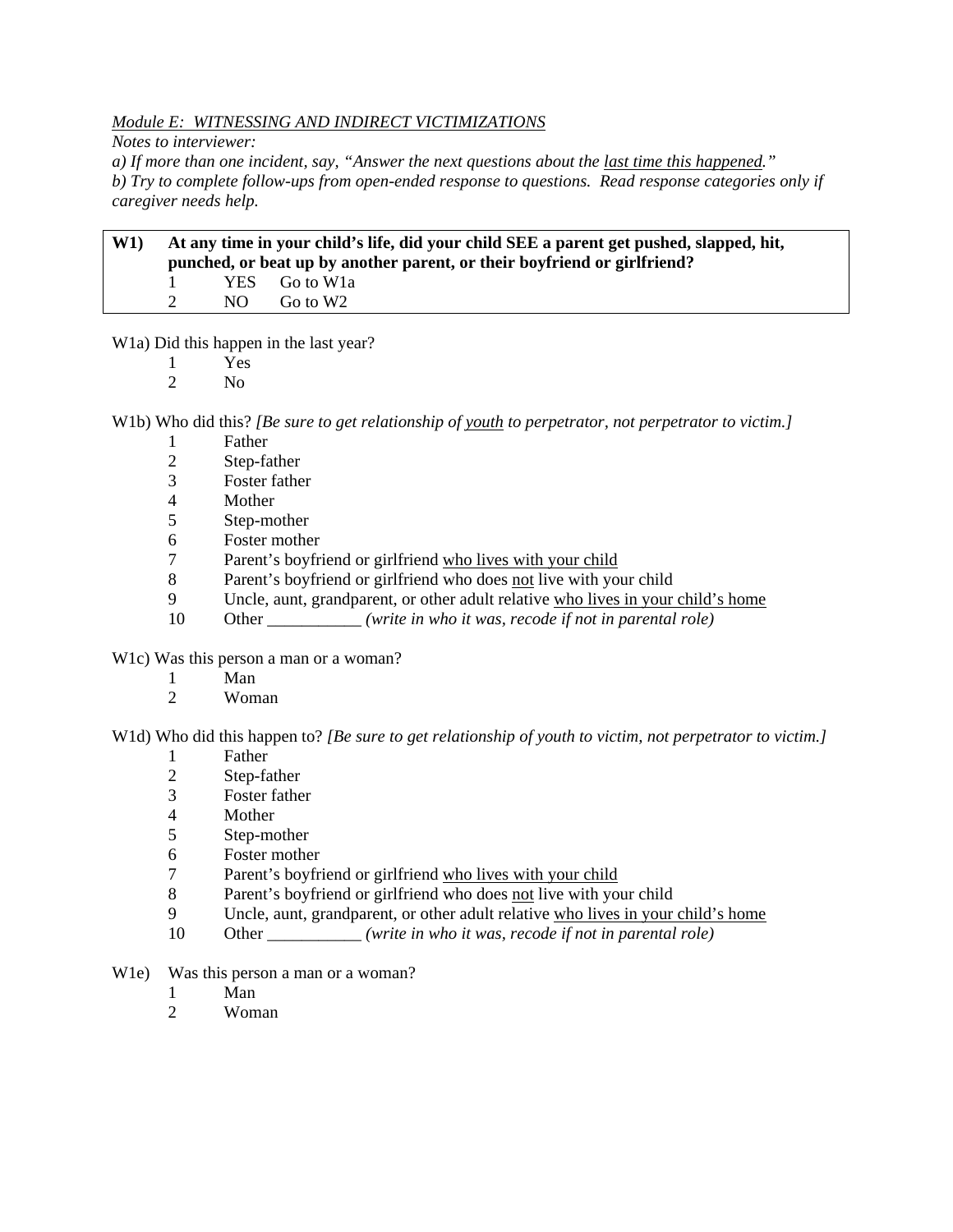| W2) |              |     | At any time in your child's life, did your child SEE a parent hit, beat, kick, or physically<br>hurt his or her brothers or sisters, not including a spanking on the bottom? |  |
|-----|--------------|-----|------------------------------------------------------------------------------------------------------------------------------------------------------------------------------|--|
|     | $\mathbf{1}$ |     | YES Go to W2a                                                                                                                                                                |  |
|     |              | NO. | Go to W3                                                                                                                                                                     |  |

W2a) Did this happen in the last year?

- 1 Yes
- 2 No

W2b) Who did this? *[Be sure to get relationship of youth to perpetrator, not perpetrator to victim.]*

- 1 Father<br>2 Step-fa
- Step-father
- 3 Foster father
- 4 Mother
- 5 Step-mother
- 6 Foster mother
- 7 Parent's boyfriend or girlfriend who lives with your child
- 8 Parent's boyfriend or girlfriend who does <u>not</u> live with your child<br>9 Uncle, aunt, grandparent, or other adult relative who lives in your
- Uncle, aunt, grandparent, or other adult relative who lives in your child's home
- 10 Other \_\_\_\_\_\_\_\_\_\_\_ *(write in who it was, recode if not in parental role)*

W<sub>2c</sub>) Was this person a man or a woman?

- 1 Man<br>2 Wom
- Woman

W2d) Who did this happen to? *[Be sure to get relationship of youth to victim, not perpetrator to victim.]* 

- 1 Brother (including step-brother and foster brother)
- 2 Sister (including step-sister and foster sister)
- 3 Other child who lives with your child (such as cousin)
- 4 Relative under 18 years old who does not live with your child (such as cousin, young uncle)
- 5 Other \_\_\_\_\_\_\_\_\_\_\_ *(write in who it was, recode if not co-resident child)*

W<sub>2</sub>e) Was this person a boy or a girl?

- 3 Boy
- 4 Girl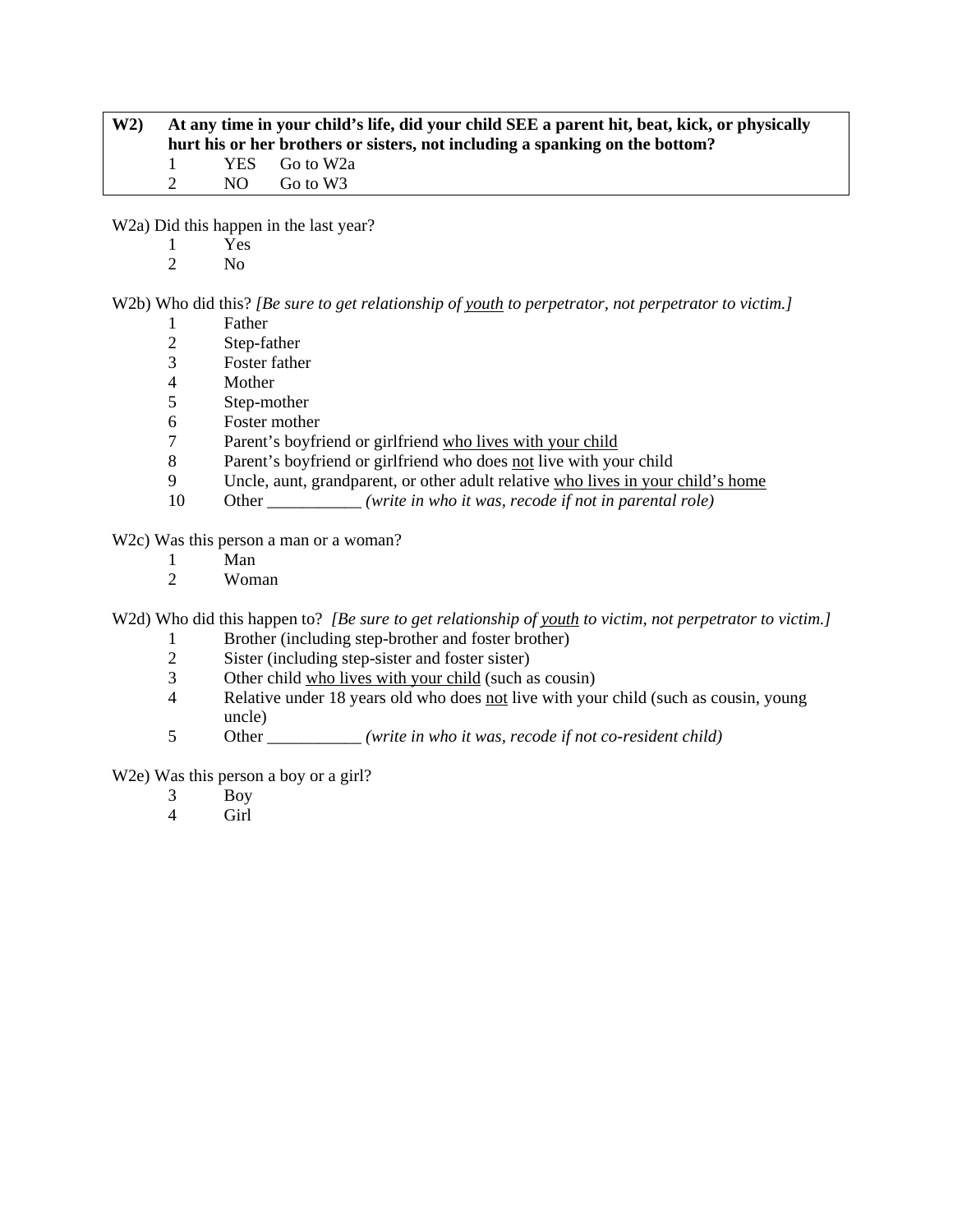**W3) At any time in your child's life, in real life, did your child SEE anyone get attacked on purpose WITH a stick, rock, gun, knife, or other thing that would hurt? Somewhere like: at home, at school, at a store, in a car, on the street, or anywhere else?**  1 YES Go to W3a 2 NO Go to W4

W3a) Did this happen in the last year?

- $\frac{1}{2}$  Yes
- N<sub>o</sub>

W3b) Who did this? *[Be sure to get relationship of child to perpetrator, not perpetrator to victim.]*

- 1 Brother, sister, or other child who lives with your child (cousin, foster sibling, etc.)
- 2 Father (including step-father, foster father, or live-in boyfriend)
- 3 Mother (including step-mother, foster mother, or live-in girlfriend)
- 4 A relative who lives in your child's home (uncle, grandparent, etc.)
- 5 A relative who does not live with your child
- 6 Your child's boyfriend, girlfriend, date, or ex-boyfriend or ex-girlfriend
- 7 Someone else your child knows such as a friend, neighbor, teacher, or someone from school
- 8 Stranger (a stranger is someone your child doesn't know)
- 9 Other \_\_\_\_\_\_\_\_\_\_\_ *(write in who it was)*

W<sub>3</sub>c) Was this person a man, woman, boy or girl?

- 1 Man
- 2 Woman
- 3 Boy
- 4 Girl

W3d) Who did this happen to? *[Be sure to get relationship of child to victim, not perpetrator to victim.]*

- 1 Brother, sister, or other child who lives with your child (cousin, foster sibling, etc.)
- 2 Father (including step-father, foster father, or live-in boyfriend)
- 3 Mother (including step-mother, foster mother, or live-in girlfriend)
- 4 A relative who lives in your child's home (uncle, grandparent, etc.)
- 5 A relative who does not live with your child
- 6 Your child's boyfriend, girlfriend, date, or ex-boyfriend or ex-girlfriend
- 7 Someone else your child knows such as a friend, neighbor, teacher, or someone from school
- 8 Stranger (a stranger is someone your child doesn't know)
- 9 Other \_\_\_\_\_\_\_\_\_\_\_ *(write in who it was)*

W<sub>3</sub>e) Was this person a man, woman, boy, or girl?

- 1 Man
- 2 Woman
- 3 Boy
- 4 Girl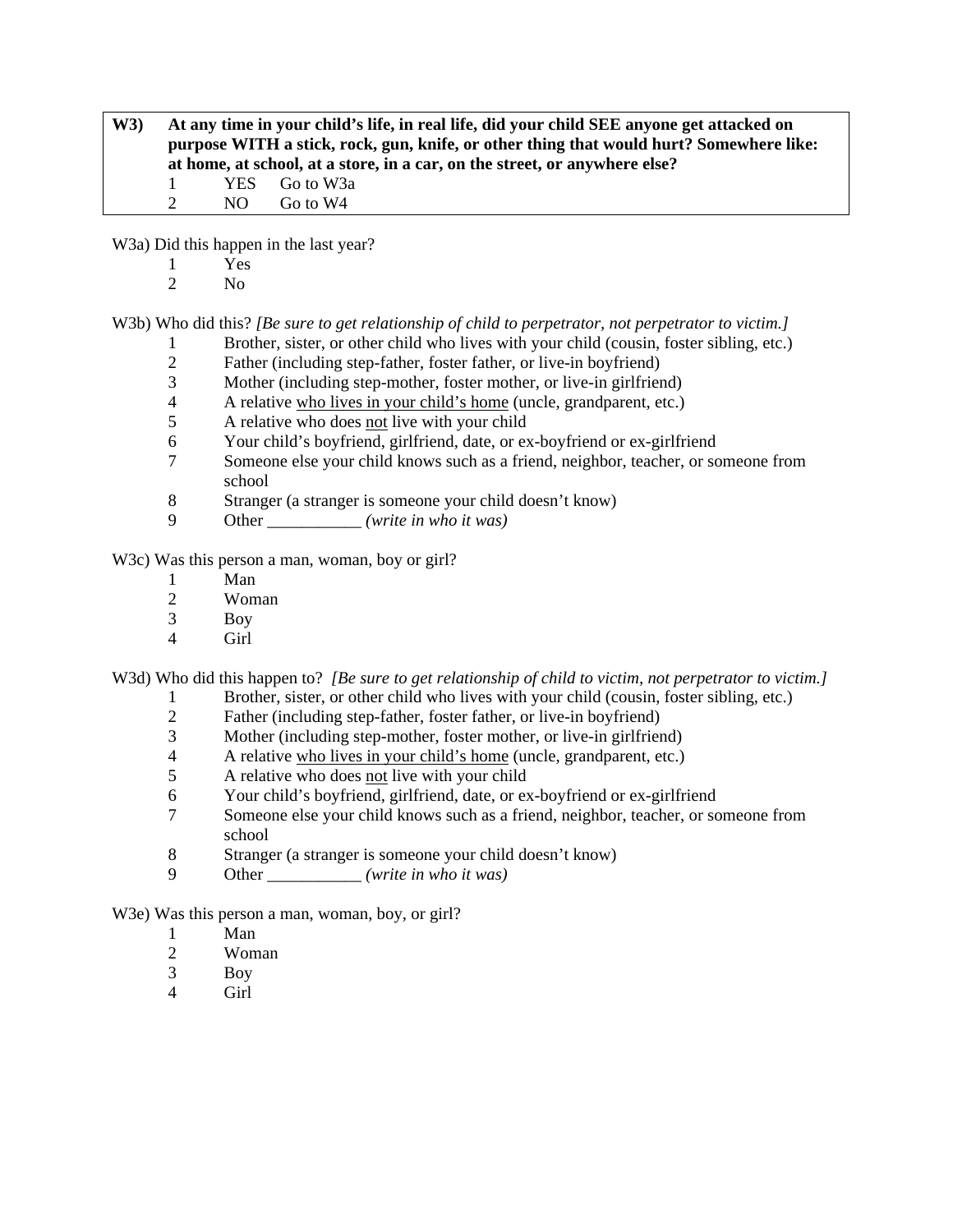# **W4) At any time in your child's life, in real life, did your child SEE anyone get attacked or hit on purpose WITHOUT using a stick, rock, gun, knife, or something that would hurt?**  1 YES Go to W4a 2 NO Go to W5

W4a) Did this happen in the last year?

- 1 Yes
- 2 No

W4b) Who did this? *[Be sure to get relationship of youth to perpetrator, not perpetrator to victim.]* 

- 1 Brother, sister, or other child who lives with your child (cousin, foster sibling, etc.)<br>2 Father (including step-father, foster father, or live-in boyfriend)
	- Father (including step-father, foster father, or live-in boyfriend)
	- 3 Mother (including step-mother, foster mother, or live-in girlfriend)
	- 4 A relative who lives in your child's home (uncle, grandparent, etc.)
	- 5 A relative who does not live with your child
	- 6 Your child's boyfriend, girlfriend, date, or ex-boyfriend or ex-girlfriend
- 7 Someone else your child knows such as a friend, neighbor, teacher, or someone from school
- 8 Stranger (a stranger is someone your child doesn't know)
- 9 Other \_\_\_\_\_\_\_\_\_\_\_ *(write in who it was)*

W<sub>4c</sub>) Was this person a man, woman, boy or girl?

- 1 Man
- 2 Woman
- 3 Boy
- 4 Girl

W4d) Who did this happen to? *[Be sure to get relationship of youth to victim, not perpetrator to victim.]* 

- 1 Brother, sister, or other child who lives with your child (cousin, foster sibling, etc.)
- 2 Father (including step-father, foster father, or live-in boyfriend)
- 3 Mother (including step-mother, foster mother, or live-in girlfriend)
- 4 A relative who lives in your child's home (uncle, grandparent, etc.)
- 5 A relative who does not live with your child
- 6 Your child's boyfriend, girlfriend, date, or ex-boyfriend or ex-girlfriend
- 7 Someone else your child knows such as a friend, neighbor, teacher, or someone from school
- 8 Stranger (a stranger is someone your child doesn't know)
- 9 Other \_\_\_\_\_\_\_\_\_\_\_ *(write in who it was)*

W<sub>4</sub>e) Was this person a man, woman, boy or girl?

- 1 Man
- 2 Woman
- 3 Boy
- 4 Girl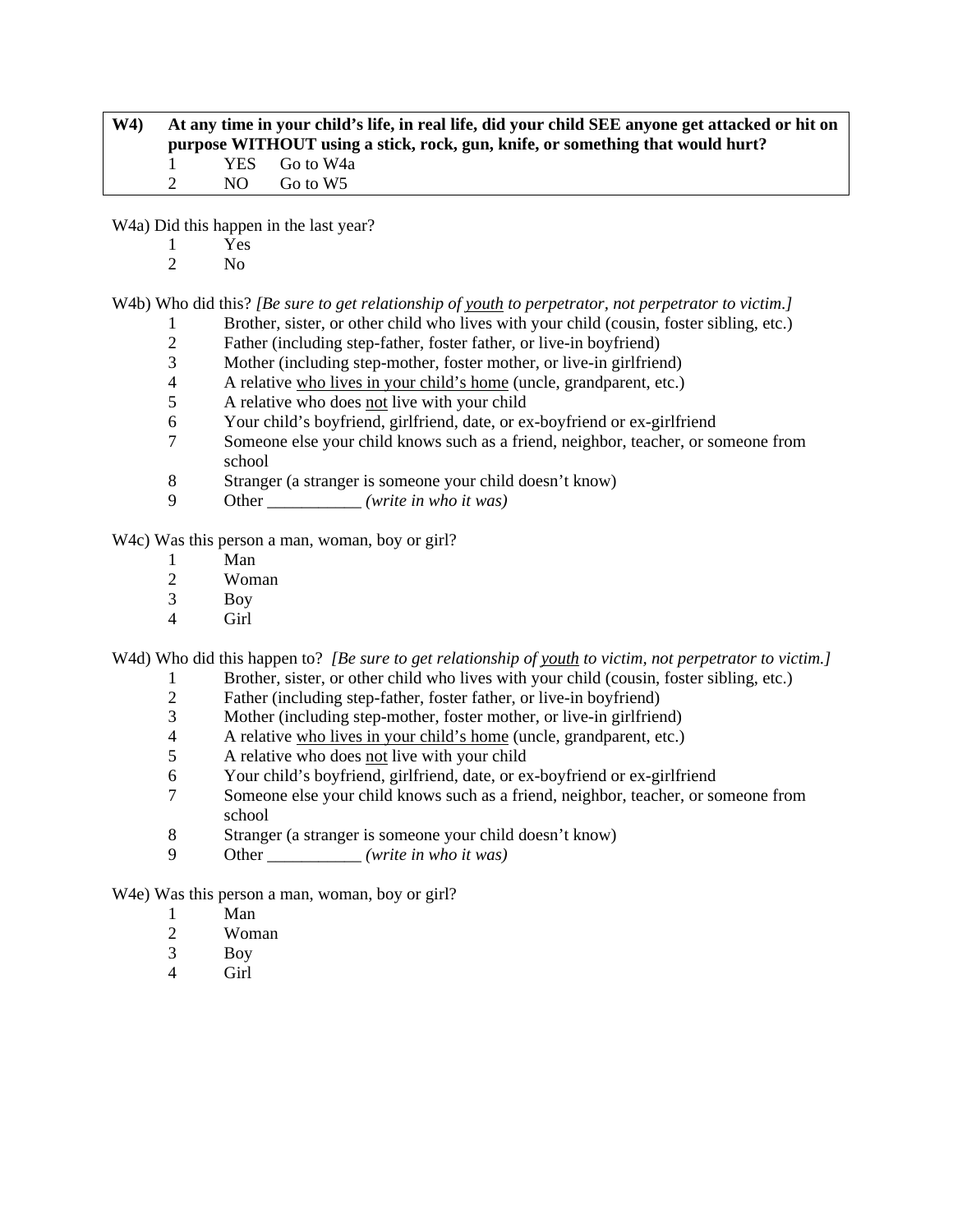# **W5) At any time in your child's life, did anyone steal some thing from your childs' house that belongs to your child's family or someone your child lives with? Things like a TV, stereo, car, or anything else?**

1 YES Go to W5a 2 NO Go to W6

W5a) Did this happen in the last year?

- $\frac{1}{2}$  Yes
	- N<sub>o</sub>

W5b) Who did this? *[Be sure to get relationship of youth to perpetrator, not perpetrator to victim.]*

- 1 Brother, sister, or other child who lives with your child (cousin, foster sibling, etc.)
- 2 Father (including step-father, foster father, or live-in boyfriend)
- 3 Mother (including step-mother, foster mother, or live-in girlfriend)
- 4 A relative who lives in your child's home (uncle, grandparent, etc.)
- 5 A relative who does not live with your child
- 6 Your child's boyfriend, girlfriend, date, or ex-boyfriend or ex-girlfriend
- 7 Someone else your child knows such as a friend, neighbor, teacher, or someone from school
- 8 Stranger (a stranger is someone your child doesn't know)
- 9 Other \_\_\_\_\_\_\_\_\_\_\_ *(write in who it was)*

W<sub>5</sub>c) Was this person a man, woman, boy or girl?

- 1 Man
- 2 Woman
- 3 Boy
- 4 Girl

W5d) Who did this happen to? Whose things were stolen? *[Be sure to get relationship of youth to victim, not perpetrator to victim.]*

- 1 Brother, sister, or other child who lives with your child (cousin, foster sibling, etc.)
- 2 Father (including step-father, foster father, or live-in boyfriend)
- 3 Mother (including step-mother, foster mother, or live-in girlfriend)
- 4 A relative who lives in your child's home (uncle, grandparent, etc.)
- 5 A relative who does not live with your child
- 6 Your child's boyfriend, girlfriend, date, or ex-boyfriend or ex-girlfriend
- 7 Someone else your child knows such as a friend, neighbor, teacher, or someone from school
- 8 Stranger (a stranger is someone your child doesn't know)
- 9 Other \_\_\_\_\_\_\_\_\_\_\_ *(write in who it was)*

W5e) Was this person a man, woman, boy, or girl?

- 1 Man
- 2 Woman
- 3 Boy
- 4 Girl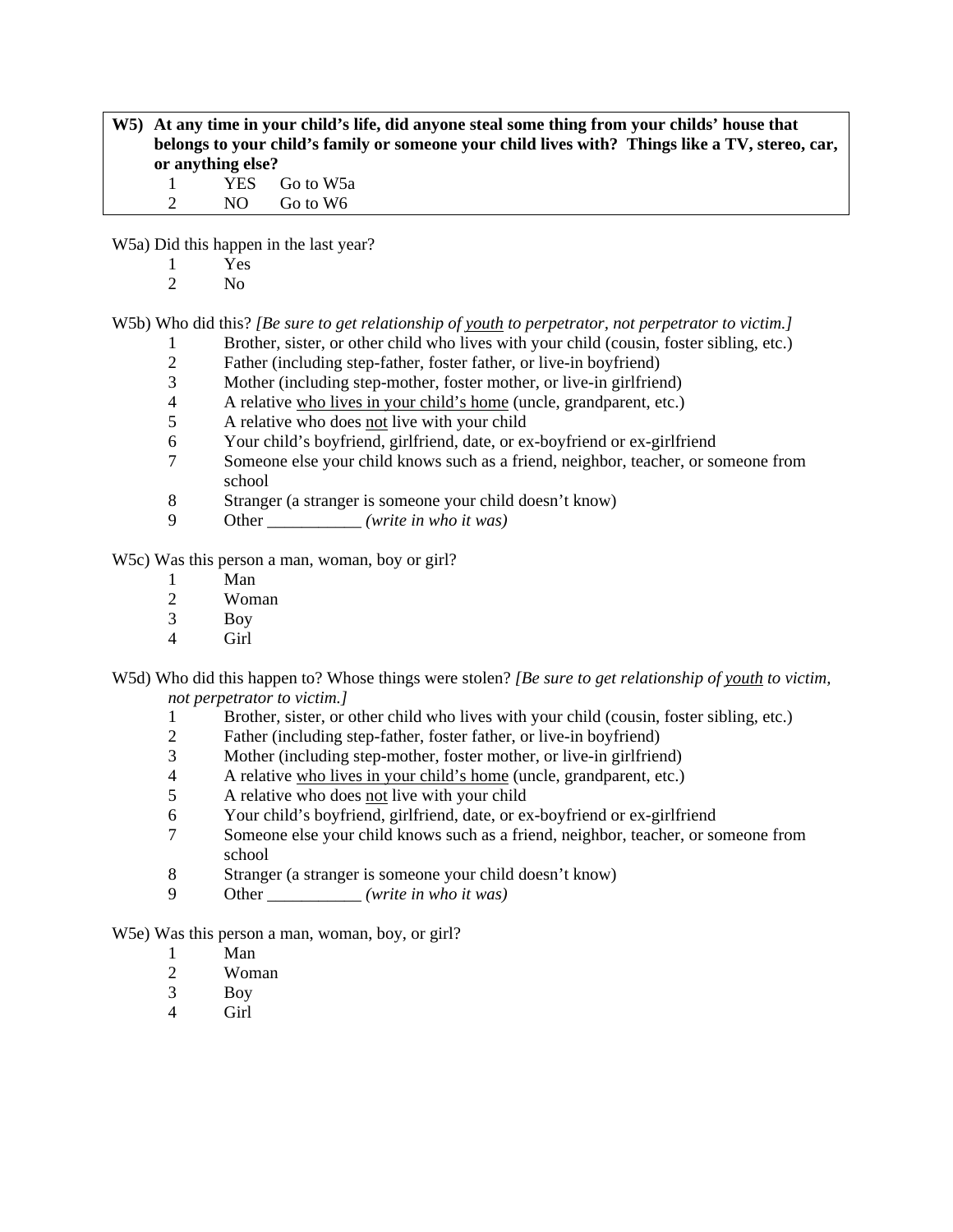### **W6) At any time in your child's life, was anyone close to your child murdered, like a friend, neighbor or someone in your child's family?**  1 YES Go to W6a 2 NO Go to W8 (W7 is omitted)

W6a) Did this happen in the last year?

- 1 Yes
- 2 No

W6b) Who did this? *[Be sure to get relationship of youth to perpetrator, not perpetrator to victim.]*

- 1 Brother, sister, or other child who lives with your child (cousin, foster sibling, etc.)<br>2 Father (including step-father, foster father, or live-in boyfriend)
	- Father (including step-father, foster father, or live-in boyfriend)
	- 3 Mother (including step-mother, foster mother, or live-in girlfriend)
	- 4 A relative who lives in your child's home (uncle, grandparent, etc.)
	- 5 A relative who does not live with your child
	- 6 Your child's boyfriend, girlfriend, date, or ex-boyfriend or ex-girlfriend
- 7 Someone else your child knows such as a friend, neighbor, teacher, or someone from school
- 8 Stranger (a stranger is someone your child doesn't know)
- 9 Other \_\_\_\_\_\_\_\_\_\_\_ *(write in who it was)*

W6c) Was this person a man, woman, boy or girl?

- 1 Man
- 2 Woman
- 3 Boy
- 4 Girl

W6d) Who did this happen to? Who was killed? *[Be sure to get relationship of youth to victim, not perpetrator to victim.]*

- 1 Brother, sister, or other child who lives with your child (cousin, foster sibling, etc.)
- 2 Father (including step-father, foster father, or live-in boyfriend)
- 3 Mother (including step-mother, foster mother, or live-in girlfriend)
- 4 A relative who lives in your child's home (uncle, grandparent, etc.)
- 5 A relative who does not live with your child
- 6 Your child's boyfriend, girlfriend, date, or ex-boyfriend or ex-girlfriend
- 7 Someone else your child knows such as a friend, neighbor, teacher, or someone from school
- 8 Stranger (a stranger is someone your child doesn't know)<br>9 Other (write in who it was)
- Other *(write in who it was)*

W6e) Was this person a man, woman, boy, or girl?

- 1 Man
- 2 Woman
- 3 Boy
- 4 Girl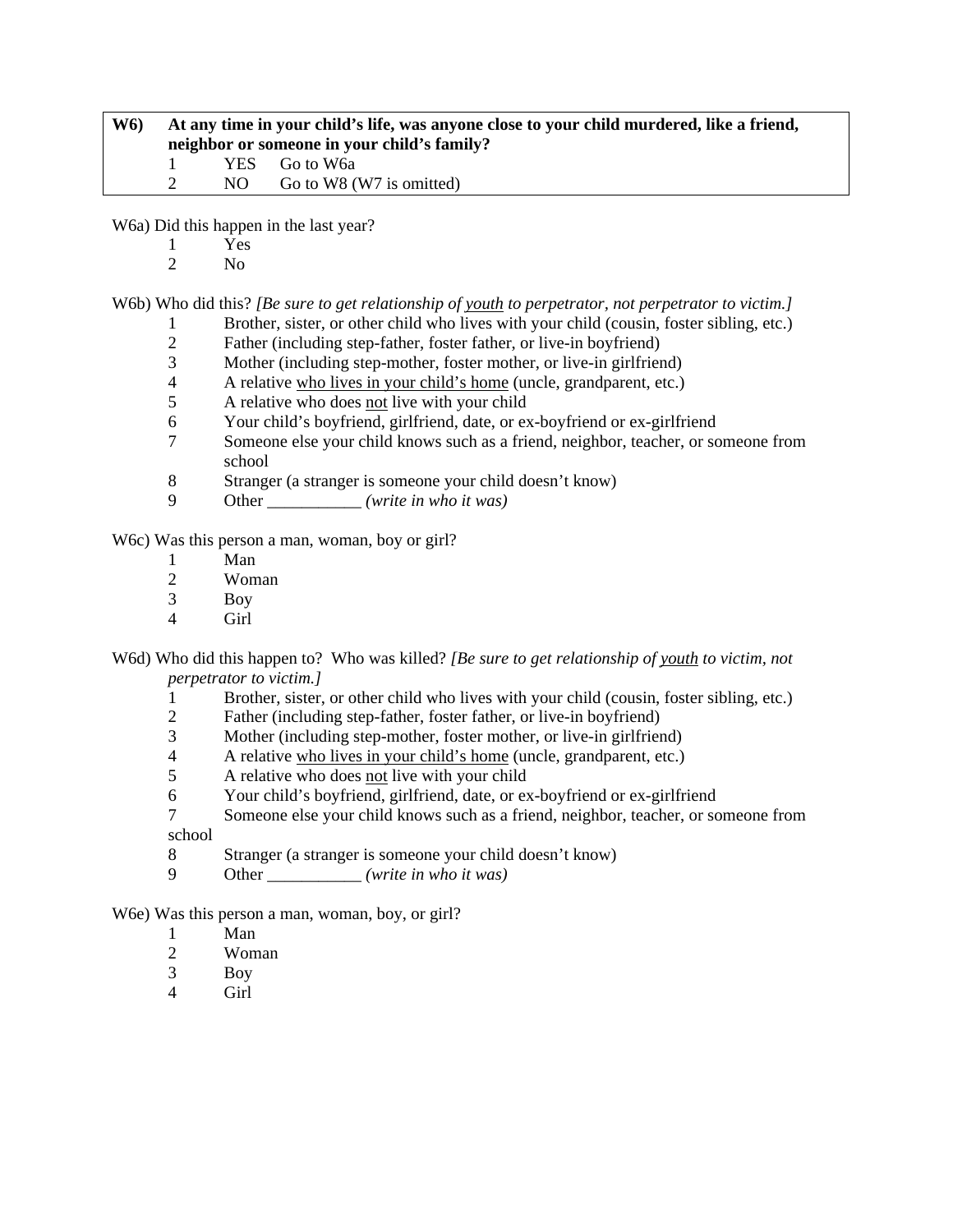| <b>W8</b> ) |                     | At any time in your child's life, was your child in any place in real life where your child<br>could see or hear people being shot, bombs going off, or street riots? |               |  |
|-------------|---------------------|-----------------------------------------------------------------------------------------------------------------------------------------------------------------------|---------------|--|
|             | $\sim$ 1.000 $\sim$ |                                                                                                                                                                       | YES Go to W8a |  |
|             | $\mathcal{D}$       |                                                                                                                                                                       | NO Go to W9   |  |

W8a) Did this happen in the last year?

- 1 Yes<br>2 No
- $\rm No$
- W8b) Was your child physically hurt when this happened? *[If this is first time injury question is asked, read definition:]* "Hurt" means you could still feel pain the next day, you had a bruise, a cut that bled, or anything more serious like a broken bone.
	- 1 Yes<br>2 No
	- 2 No